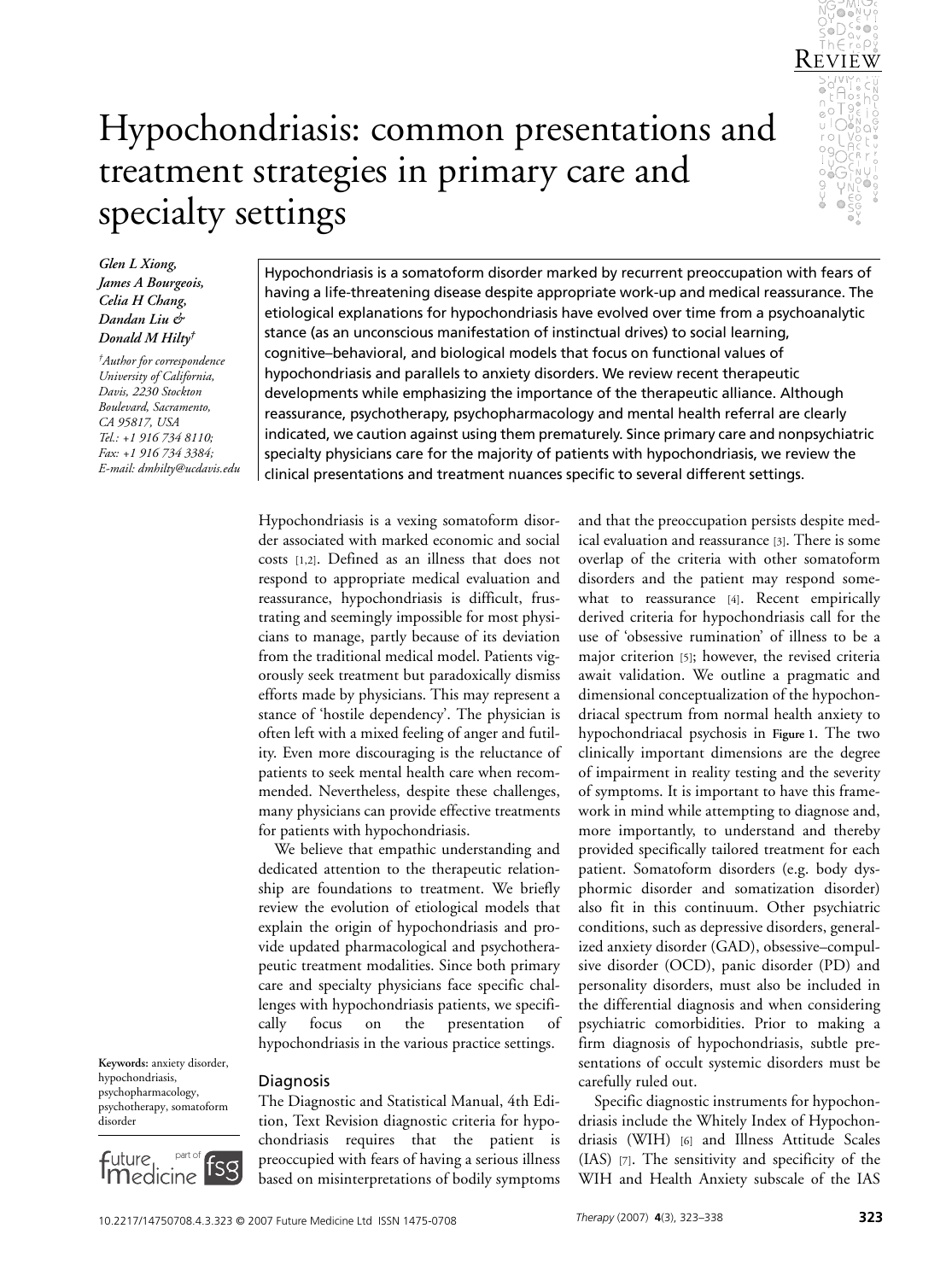

were 87 and 72%, and 79 and 84%, respectively. A high score on the WIH was associated with a poor recovery rate at 1 year. The Illness Behavior subscale of the IAS was predictive of the number of primary care visits [7]. Both instruments could be used for screening and their subscales were sensitive to treatment changes. Other screening, general diagnostic and symptoms severity tools include the Health Anxiety Inventory [8] and Somatoform Disorder Symptom Checklist [9]. It is important to note that these assessment instruments have been mainly used in research settings and may lack patient specificity for individual treatment planning. The Minnesota Multiphasic Personality Inventory (MMPI) hypochondriasis scale is commonly used to study general hypochondriacal concerns but is less specific for hypochondriasis as a disorder.

## Etiology: explanatory models *Psychodynamic model*

The development of physical symptoms from unconscious conflicts may be traced to Sigmund Freud. Psychodynamic defenses, such as repression and displacement, were regarded as the basis for hypochondriasis. According to this model, in order to remediate unconscious conflicts, such as aggression and hostility towards others, physical complaints serve to reconcile such internally unacceptable drives. The hypochondriacal symptoms may serve to 'undo' guilt felt regarding anger and serve as a punishment of the self [10]. While

this is a popular and plausible model among psychoanalysts, it is often difficult to engage hypochondriacal patients in such introspection.

## *Social learning model*

According to this model, hypochondriasis is a social transactional process whereby a patient assumes the 'sick role' to obtain a 'socially acceptable excuse' or relief from social or occupational obligations. When a person becomes ill through no fault of his/her own, a different set of social rules apply [11]. Having an illness ensures that the individual will be taken care of [12]. Anxious attachment styles have been found to be associated with hypochondriacal symptom reporting [13,14]. This highlights the inherent paradoxical pinnacle of hypochondriasis. On the one hand, the patient wants insurmountable help from the physician (perhaps as a parental figure). On the other hand, professional recommendations are eventually rejected. Therefore, treatment of hypochondriasis mandates a well-balanced therapeutic relationship that calls for implicit social duties of the physician, both as a caring parental figure and an objective professional caretaker.

## *Cognitive–behavioral model*

According to this model, patients misinterpret bodily symptoms and amplify their somatic sensations into fears of having a real, life-threatening malady [15]. They have lower than usual tolerance for physical discomfort and lower than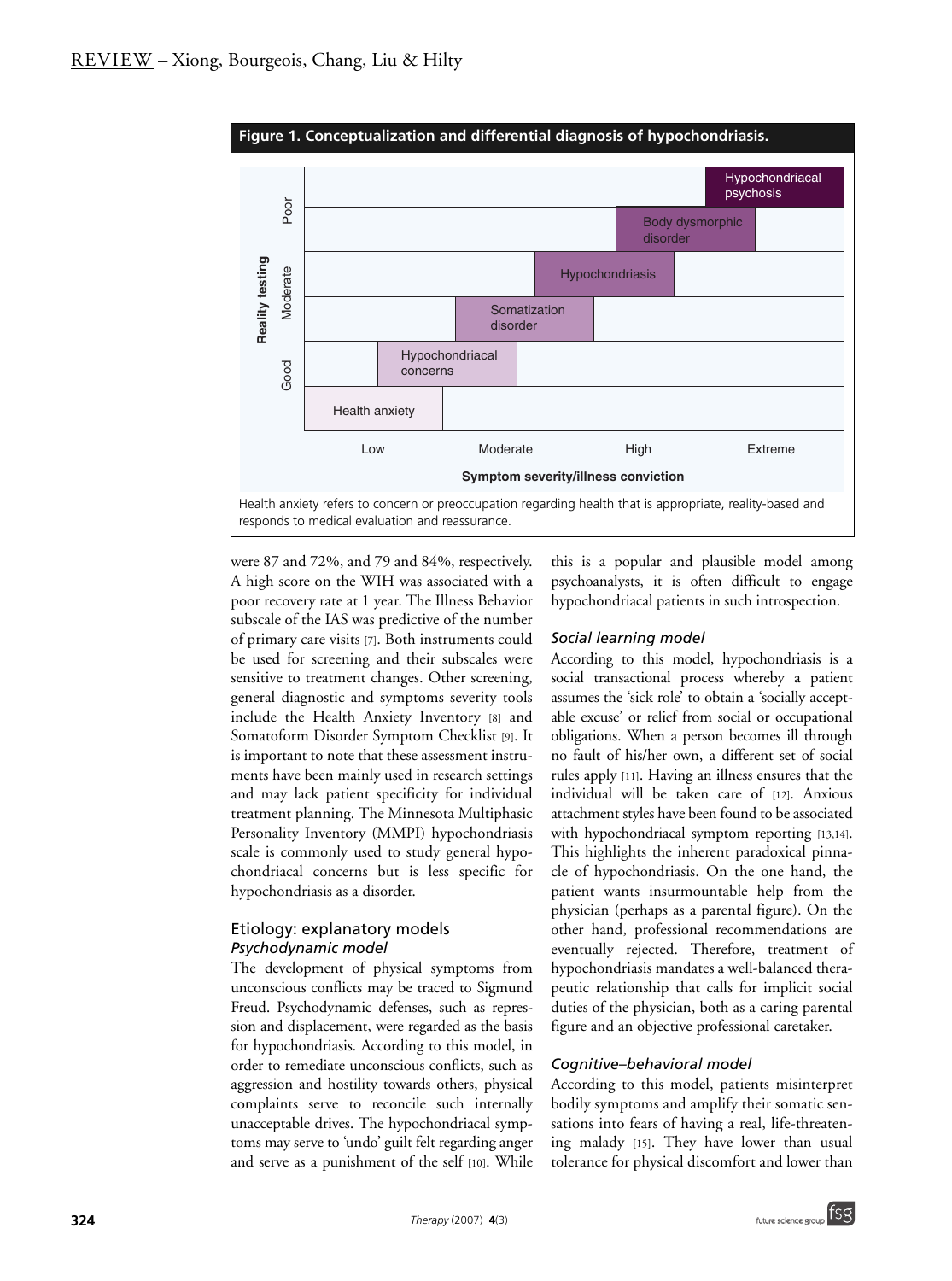usual threshold for seeking medical care [16]. The automatic belief that good health is the complete absence of physical symptoms may serve to contribute to bodily preoccupations, resistance to reassurance and excessive use of medical services [17]. Such cognitive distortions and consequent reassurance-seeking behavior may serve to maintain the disorder [18]. Therefore, targeted therapy focuses on the patient's realistic appraisal of health.

## *Anxiety spectrum disorder*

Hypochondriasis may be conceptualized as a variant manifestation of an underlying anxiety disorder (AD). According to this model, the anxiety originates from the preoccupation with fear of having a disease, which occurs despite reassurance. Other disorders on the spectrum that share similar etiology but slightly different phenotypes include OCD, PD, specific phobia and GAD. In fact, a neuroanatomical study demonstrated that hypochondriasis, OCD and PD may have similar frontal–striatal and limbic activity in the brain, which was associated with increased distractibility for irrelevant information [19]. This model has immediate treatment implications as most ADs respond well to pharmacotherapy (for the dysfunctional neurotransmission) and cognitive–behavior psychotherapeutic interventions.

## *Neuroscience underpinnings*

Studies have shifted in a neuroscience direction for hypochondriasis and other somatoform disorders (e.g., conversion disorder). Attention and expectancy influence symptom reporting and earlier attention/expectancy effects on symptom reporting, producing physical symptoms in the absence of any deliberate physical stimulation. It was demonstrated that groups triggered in terms of attention, expectancy and attention plus expectancy had much higher symptom reporting [20]. Biological processes may underlie behavior in pseudoseizure (an example of conversion disorder) patients. Nonconsciously mediated processes dominate normal cognition and similar processes produce 'involuntary' conversion symptoms without the patient knowing where the 'intention' is from [21].

# Therapy

## *General approach*

**Table 1** outlines the general principles for the treatment of hypochondriasis [201]. Successful treatment begins with a firm understanding of hypochondriasis and respect for the patient who

is in fact suffering from significant distress. A trusting, long-term patient–physician relationship is the foundation to treatment. In developing this therapeutic alliance, premature reassurance and abrupt, unplanned confrontation should be avoided. Reassurance and gentle confrontation will contradict the bodily experience of the patient and should only be invoked after developing an enduring, trusting therapeutic relationship. Several follow-up appointments may be required to strengthen this relationship, as well as for confirming the diagnosis of hypochondriasis. When hypochondriasis is suspected, a repeat detailed history and physical examination should be attempted; and laboratory testing and invasive procedures should be ordered only when clearly indicated. The threshold for the use of common screening laboratory studies should be applied to patients with hypochondriasis as is typically applied to most patients. Since the patient with hypochondriasis is as likely as other patients to develop a new medical condition and have a medical disorder with atypical presentations, the patient's physical symptoms should not be attributed solely to psychogenic causes. We recommend standard-of-care level of medical evaluation for each additionally new or evolving physical symptom, with additional consideration to psychological factors. Benefits and risks of each additional new work-up must be carefully balanced and individualized. While indiscriminate use of reassurance and investigations could potentially reinforce hypochondriacal behaviors, it is also important to note that low-risk routine studies should not be withheld. There is no known evidence that routine studies necessarily worsen the prognosis of patients with hypochondriasis. When inappropriate studies and referrals are inappropriately withheld, there is every reason to believe that this will impair the therapeutic relationship. Furthermore, especially in the first few visits, use of words associated with high social stigma (including diagnostic terms such as hypochondriasis) could damage the therapeutic relationship [22,23].

During the maintenance stage of treatment **(Table 1)**, the established therapeutic alliance and the durability of this relationship is tested. Key elements during the management process include setting limits with respect to number and frequency of visits, further testing or referrals and amount of time during each visit [24]. Treatment goals should be placed on symptom coping and management rather than finding a specific disease and curing it. Gentle confrontation could be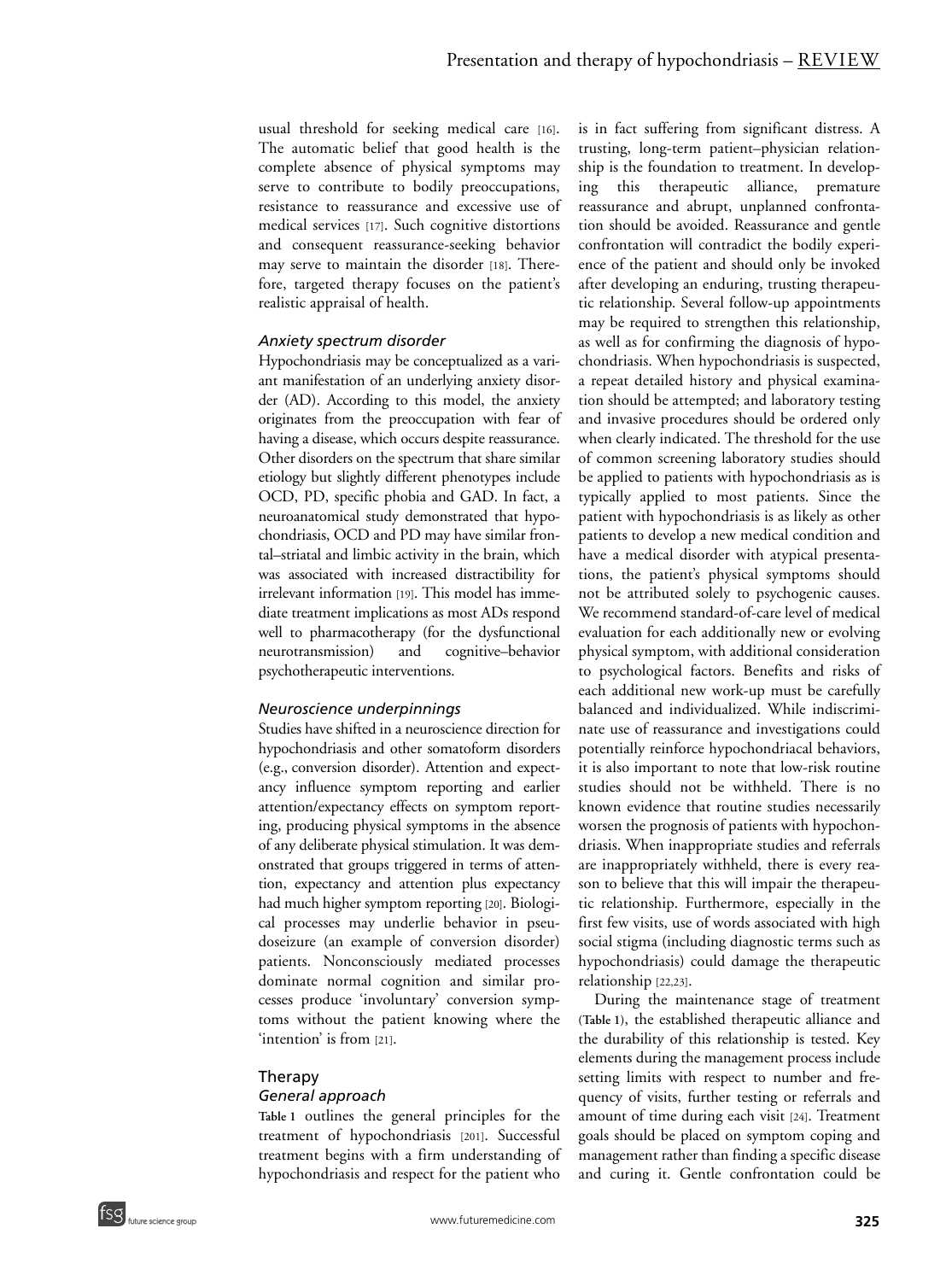| Table 1. Outline of therapy recommendations. |                                                                                                                                                                                                                                                                                                                                                                                                                                                                                                  |
|----------------------------------------------|--------------------------------------------------------------------------------------------------------------------------------------------------------------------------------------------------------------------------------------------------------------------------------------------------------------------------------------------------------------------------------------------------------------------------------------------------------------------------------------------------|
| <b>Treatment stage/modality</b>              | <b>Goals and details</b>                                                                                                                                                                                                                                                                                                                                                                                                                                                                         |
| Establishment of therapeutic alliance        | Acknowledge patient's pain and suffering<br>Understand symptoms as a form of emotional communication<br>Search for comorbid medical and psychiatric illness<br>Be aware of emotional reactions and/or judgmental stance towards patient<br>Judiciously employ diagnostic evaluation and referrals                                                                                                                                                                                                |
| Maintenance of therapeutic relationship      | Reassure the patient that evaluation will be ongoing<br>Focus on care and not cure of patient<br>Emphasize that treatment requires regular scheduled visits<br>Explain to the patient that he or she is not 'crazy'<br>Introduce the possibility that psychological factors (stress) may play a role in<br>amplification of underlying physical symptoms<br>Educate the patient regarding etiology and treatment if they are ready to listen<br>Stay current with routine healthcare maintenance |
| Psychotherapy                                | Cognitive-behavioral therapy<br>Behavioral stress management<br>Problem-solving therapy<br>Exposure plus response prevention<br>Psychoeducational group therapy<br>Explanatory therapy                                                                                                                                                                                                                                                                                                           |
| Pharmacotherapy                              | Target psychiatric comorbidities first<br>Consider the following medications:<br>- Antidepressants: selective serotonin-reuptake inhibitors,<br>serotonin-norepinephrine-reuptake inhibitors, tricyclic antidepressants and others<br>(e.g., mirtazepine and trazodone)<br>- Antipsychotics: second-generation antipsychotics (e.g., risperidone, olanzapine and<br>quetiapine) or pimozide                                                                                                      |

*Modified from [201].*

introduced during this stage. The physician may reassure the patient that he/she is not crazy and that he/she will not be abandoned. The role of contributory psychological factors, including childhood developmental issues, could be raised. The possibility of having a comorbid psychiatric condition could then be explored. The use of educational and explanatory models regarding the etiology and treatment of hypochondriasis should only occur when the patient is ready to listen. Timing is critical. During the maintenance stage, appropriate attention should be spent on addressing healthcare maintenance issues (e.g. routine cancer screening based on age and risk factors), healthy diet and exercise regiments, tobacco cessation and other treatment issues as indicated. More attention on such 'routine' and primary health prevention strategies may serve to soothe hypochondriacal concerns and convey genuine compassion for the patient.

## *Psychotherapy*

While the literature describes numerous systematic psychotherapeutic treatment approaches for hypochondriasis, including hypnosis and psychoanalytic

psychotherapy, more rigorous studies have demonstrated consistent results with cognitive–behavioral therapy (CBT) [25,26]. In a large, randomized, controlled study involving 80 primary care patients and 101 advertisementrecruited volunteers [27], CBT-treated patients, compared with patients who received usual care, had significantly lower levels of hypochondriacal symptoms, beliefs and attitudes, health-related anxiety, impairment of social role functioning and intermediate activities of daily living. However, hypochondriacal symptoms, *per se*, were not significantly improved by CBT treatment. A few treatment modalities have been shown to be comparable to CBT **(Table 1)**. These include behavioral stress management [28], problem-solving therapy [29] and exposure plus response prevention [30]. Others therapies include psychoeducational group therapy [31] and explanatory therapy [32]. It is important to note that no specific psychotherapeutic modality has been shown to be definitive, although available evidence favors CBT [25]. As in most psychotherapeutic interventions, treatment adherence will likely affect treatment success.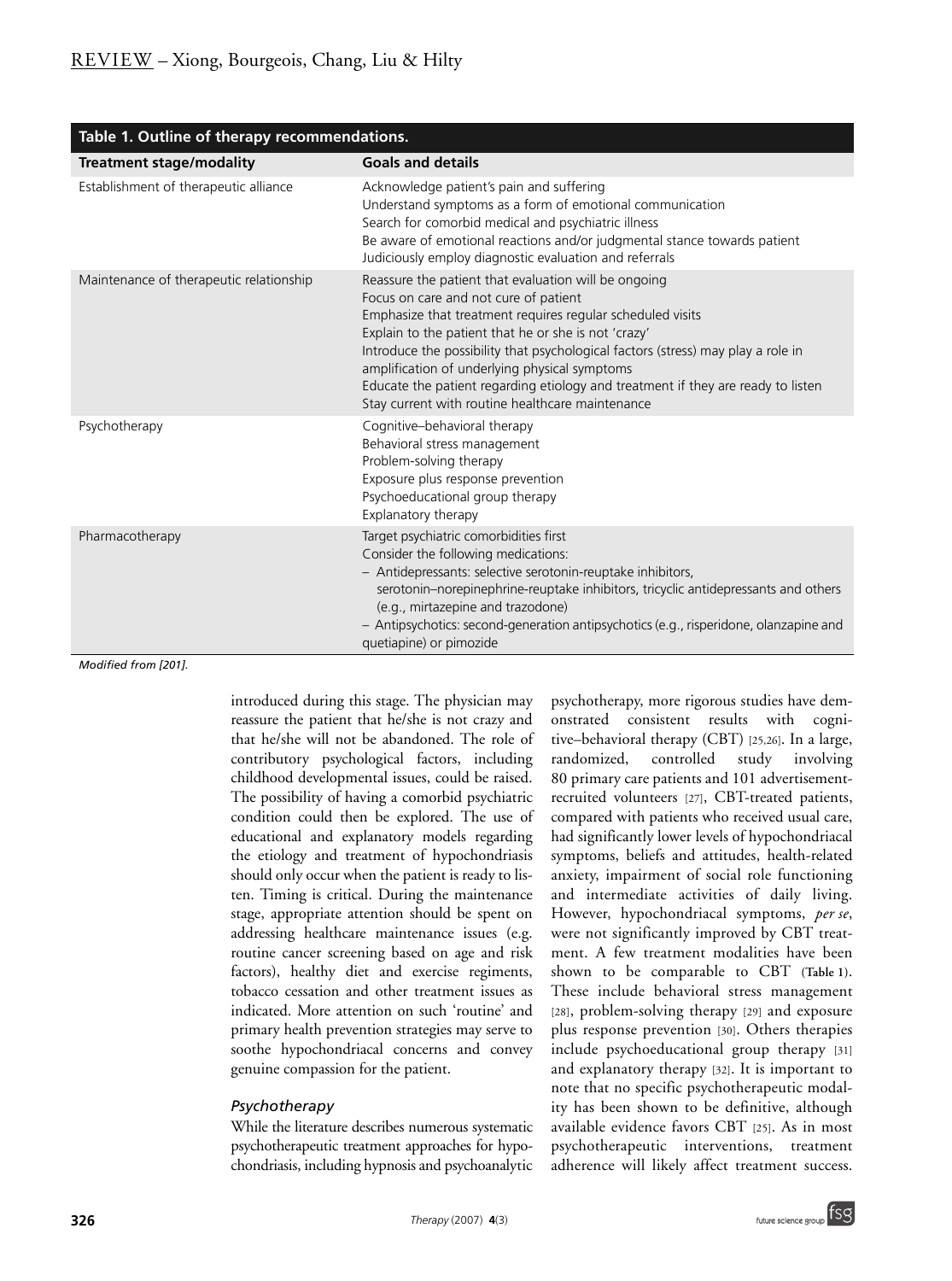Despite easier adaptability of the manualized treatment methods, such as CBT, availability remains a challenge. In the case of hypochondriacal concerns that are mild, referral to available psychoeducational programs (when available) may be considered [25].

## *Pharmacotherapy*

Antidepressants have been reported to be effective for the treatment of hypochondriasis in case reports and small, open-label, clinical series with clomipramine, fluvoxamine, nefazodone, fluoxetine and paroxetine, generally with sample sizes fewer than 30 [33]. For example, in a 12-week double-blind, placebo-controlled trial of fluoxetine in 20 patients, eight out of 12 responded to fluoxetine while four out of eight responded to placebo [33]. More recently, paroxetine was found to be comparable to CBT in a randomized, placebo-controlled study with 112 patients, based on completer analysis (CBT 54%, paroxetine 38% and placebo 12%, respectively). In the intentionto-treat analysis, however, CBT, but not paroxetine, showed significantly higher response than placebo (CBT 45%, paroxetine 30% and placebo 14%) [34]. For delusional parasitosis, two small double-blind, placebo-controlled studies showed pimozide to be superior to placebo [35,36]. Electroconvulsive therapy has also been described as an effective somatic treatment [37].

In general, we recommend full collaboration with the patient in selecting the most suitable pharmacological agent for treatment as many patients may find accepting a psychotropic medication just as difficult as accepting the diagnosis. In a small, limited survey of 23 volunteers with hypochondriasis, 4% of the sample preferred medication treatment over psychotherapy, 22% preferred either and 74% preferred psychotherapy to medication. In most cases, pharmacotherapy could be started for the treatment of psychiatric comorbidities. Based on lower side-effect profile and better tolerance, we recommend that a selective serotonin-reuptake inhibitor (SSRI) or serotonin–norepinephrine-reuptake inhibitor antidepressant be tried first. Compared with antidepressant treatment of depressive disorders, response may also require longer duration (8–16 weeks) and higher dosages, as in ADs. Antipsychotic therapy should be considered for impaired-reality testing [38]. We recommend a detailed discussion regarding the chosen medication. Patients will often not fill the prescription, take half the prescribed dose or not return for appointments when medications are started prematurely.

# *Psychiatric referral*

Hypochondriasis is highly comorbid with depressive and/or ADs. In a general medical population, 88% of patients with hypochondriasis had one or more concurrent Axis I psychiatric disorder: GAD (71%), dysthymic disorder (45.2%), major depression (42.9%), somatization disorder (21.4%) and PD (16.7%) [39]. Patients were also three-times more likely to have a personality disorder. Patients are less likely to see a mental health provider for hypochondriasis than for the comorbid psychiatric disorder. However, studies have shown that long-term prognosis could be quite good for those who do attend a brief, flexible, therapeutic program specifically for hypochondriasis [40]. For patients who resist mental health referrals, it might be more effective to focus on the psychiatric comorbidities first, if the patient is more likely to accept the comorbid psychiatric diagnosis. Since patient acceptance is crucial, the strength of the therapeutic alliance is likely to predict the likelihood of treatment success. In other cases, the physician may work with a mental health professional for consultation and/or collaborative care. In either scenario, direct communication between the primary physician and mental health consultant will be critical to avoid splitting and to coordinate care, including medication prescriptions. As with premature reassurance, premature referral to a mental health provider may generate resistance and impair the therapeutic alliance. To avoid this, the physician may often have to be aware of his/her own cognitive distortions, for example, "This is a psychiatric patient … I cannot help this patient."

# Hypochondriais in primary care & specialty settings *Primary care*

Studies using structured interviews have estimated the prevalence of hypochondriasis to be between 0.8 and 6% in primary care settings [5,41,42], depending on the population surveyed. A patient will typically present with one or more physical complaints that may be nonspecific. The history and physical examination may not support a clear systemic cause; however, the distress the patient suffers is clearly present. Despite attempts to explore physical or psychosocial precipitants, it is often difficult to identify the exact precipitant of the current presentation. The vagueness of the physical symptoms, along with the emotional overtone of an emergent crisis, makes this exploration even more chaotic. The patient is convinced that there might be a life-threatening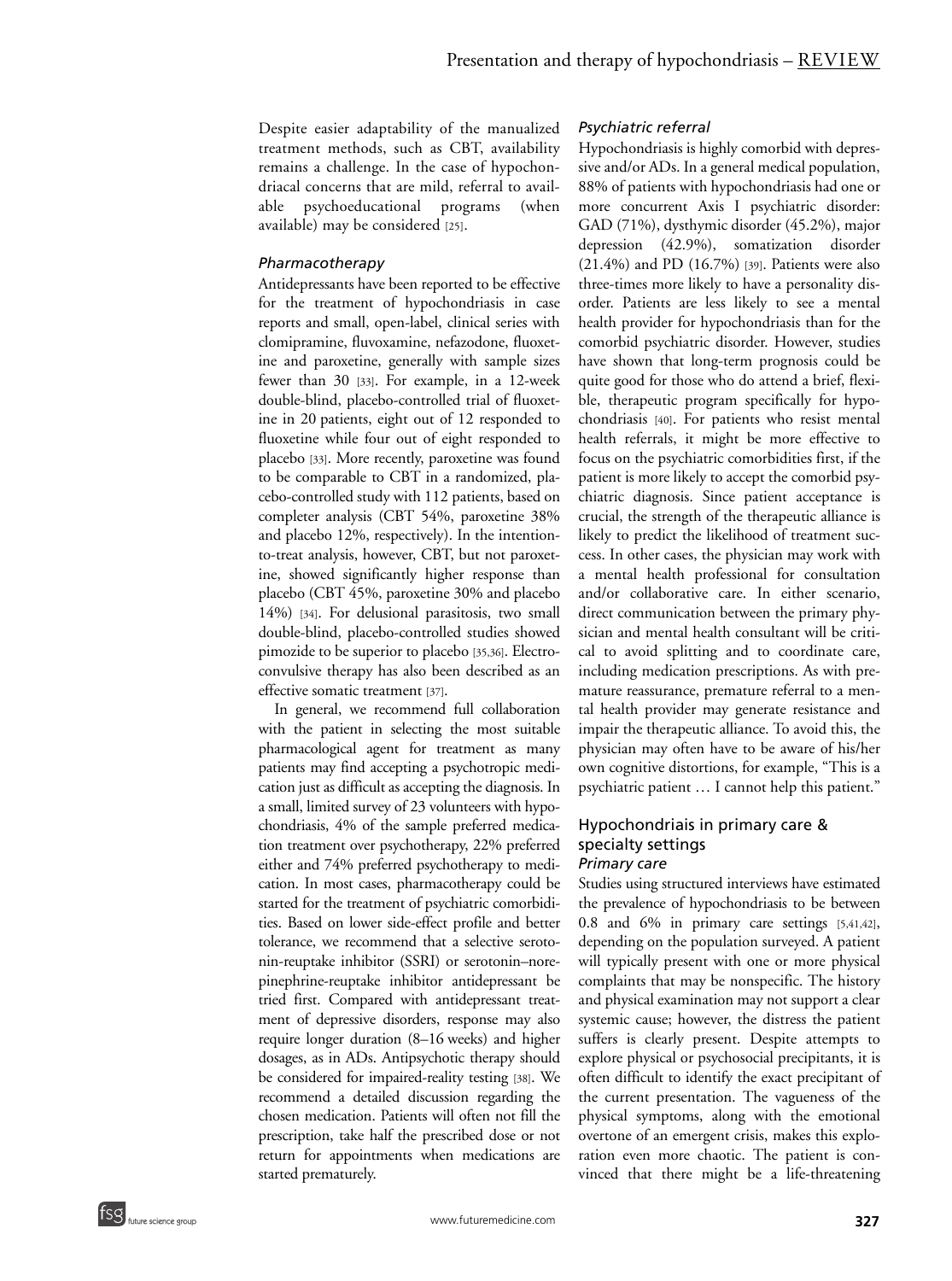illness yet to be discovered. Further history often reveals that several other physicians have evaluated the patient extensively, also without any objective evidence of systemic disease. A history of 'doctor shopping' is common. Frustration may ensue, as the patient feels the physician does not care about his/her suffering. The underlying resentment may be rooted in a feeling of abandonment, although the patient generally has no insight into his/her own role in creating havoc in previous physician–patient relationships. The tasks of the primary care physician here involve the development of a caring and professional relationship with the patient and setting realistic expectations, keeping in mind past failures the patient and other physicians have experienced. This is an art that relies on limit setting. If this boundary is too rigid, though, the patient may again flee to some other provider.

After overcoming the challenges of establishing an ongoing working relationship with the patient, the primary care physician is faced with unique tasks. Often, the patient has already researched on possible diseases and comes in requesting a blood test, a radiological study, and/or an invasive procedure. The patient may additionally question the expertise of the primary care physician and request referrals to see different specialists. While many occult systemic conditions are enigmatic and require detailed work-up, the exercise of discipline is crucial, with special caution against excessive work-up. Disorders such as multiple sclerosis (MS), myasthenia gravis, systemic lupus erythematosus and occult malignancies should be considered. However, the diagnostic work-up needs to be used judiciously rather than as a response to a patient's projected anxiety. Any possible yield of an investigation must be balanced by the potential medical risks as well as the psychological risk of reinforcing the cyclical hypochondriacal pattern. The patient should be engaged to take part in the decision-making process when possible. Premature reflexive reassurance may be interpreted as a physician deflecting off responsibility or may serve to feed into the patient's 'reassurance-seeking' behavior [43]. During this process, the physician's respect and concern for the patient's welfare should be emphasized. The general practitioner should continuously gauge and address the patient's fear of and tolerance for medical uncertainties. Meanwhile, it is also important to not lose sight of more important healthcare maintenance examinations, annual screening studies and lifestyle modifications.

## *Pediatrics*

While hypochondriacal concerns have been studied in the pediatric population, the diagnosis of hypochondriasis, *per se*, is likely infrequent and not described much in the literature. This is likely due to children's lack of knowledge of specific medical disorders that may engender recurrent concerns or fears. It could be that, for the most part, children generally respond to reassurance from physicians. On the other hand, somatic disorders (like headaches and stomachaches) do occur as a result of psychological distress. In childhood, recurrent abdominal pain (RAP) is a common reason for medical consultation in at least 10% of school-aged children. The outcomes of RAP among 28 young adults showed higher ratings on the Hypochondriacal Beliefs subscale of the IAS [44]. As adults, these patients also perceived themselves as more susceptible to illness and expressed more fear of death. A history of childhood somatic symptoms and psychosocial distress appear to increase the risk of developing hypochondriasis in adults. Likewise, separation anxiety and anxiety sensitivity in childhood are also associated with subsequent development of hypochondriasis in adulthood [45].

Several factors may increase the risk for hypochondriacal presentations in children. Somatic disorders seem to occur more in children who are conscientious, sensitive, insecure and anxious. Childhood adversity, especially overt neglect and sexual abuse, are associated with frequent medical consultations [46]. Interestingly, childhood memories regarding health may contribute to the development of hypochondriasis, although they may not distinguish between memories regarding their health and the health of a friend or stranger. Based on clinical experience, as children develop a better ability to communicate and are more aware of their emotions, the expression of emotion through somatic symptoms lessens [47]. We were unable to find any research literature on the treatment of hypochondriasis in the pediatric population.

## *Geriatrics*

The diagnosis of hypochondriasis can be particularly baffling in the elderly patient because the likelihood of underlying medical conditions increases with age. It may be useful to refer to **Figure 1** to better conceptualize the process of hypochondriasis, especially with relation to health anxiety due to increased medical concerns in geriatric patients. Also, many elderly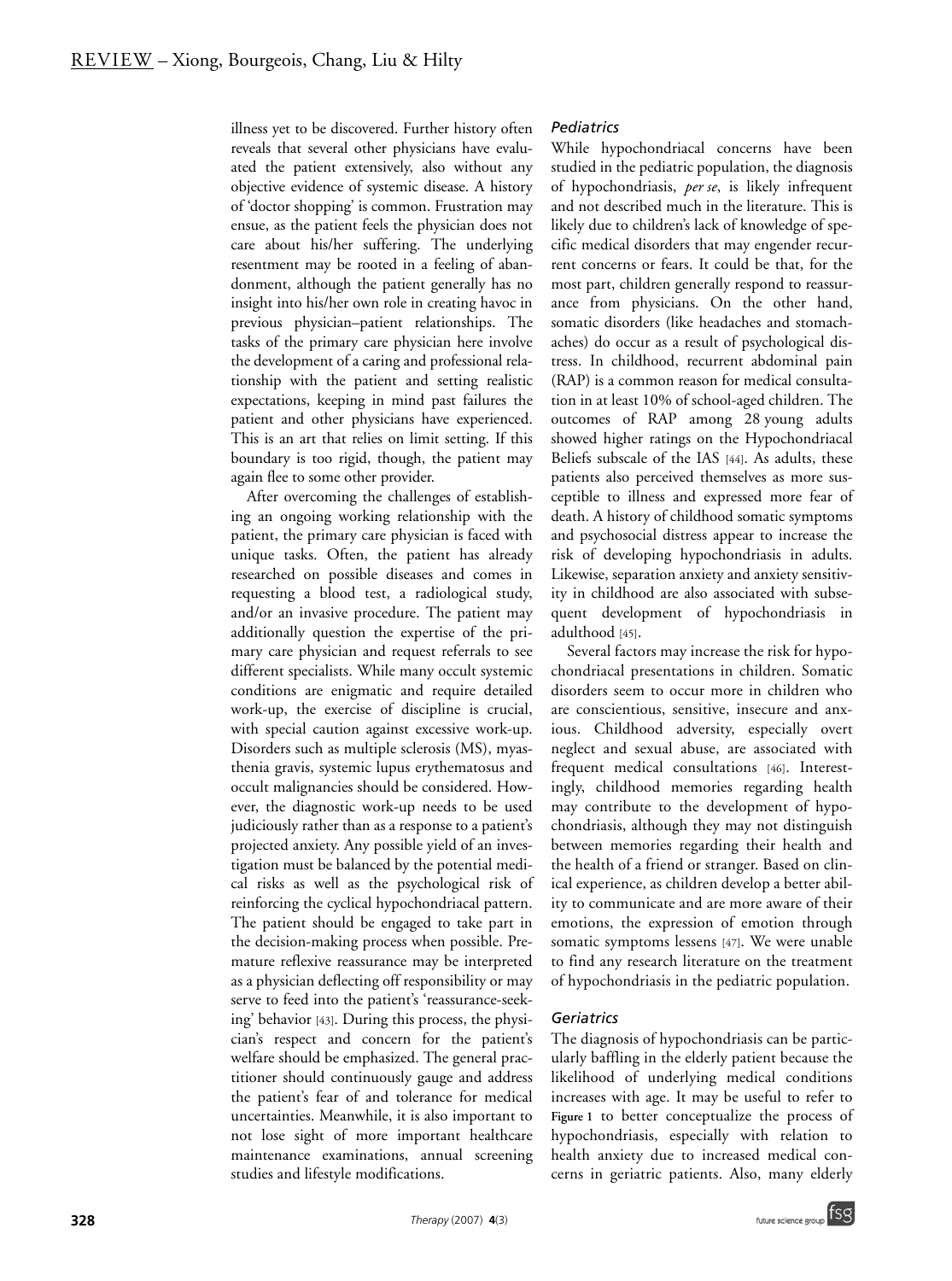patients are reluctant to admit to sadness or depressed mood. Instead, depressive symptoms are expressed as somatic and hypochondriacal symptoms. Additionally, the elderly patient is often faced with loss of loved ones, social isolation, reduced financial resources, restricted freedom and existential crisis. The hypochondriacal reaction is often an adaptive response to such unfamiliar psychosocial distress. Therefore, it may be difficult to distinguish hypochondriasis from systemic diseases, other psychiatric disorders and/or the challenges in adjustment to psychosocial changes [12,48].

In a study involving 60 older adults with hypochondriasis in a general medical setting and 100 control patients, adjusting for the confounding influences of medical morbidity, social isolation and psychiatric illness, elderly hypochondriacs were found to have similar attitudes, somatization, tendency to amplify bodily sensation or global assessment of health [49]. In fact, hypochondriasis, seemingly more prevalent in the elderly, may actually be healthy emotional and behavioral adaptations to aging, social isolation or depression [50]. Older patients worry and become more vigilant regarding their health and treatment. There is an adaptive value as the elderly can assert a sense of control and mastery over 'life-threatening' assault on their self-perception and self-esteem. Therefore, it is important to empathize with the functional value of hypochondriasis in the elderly patient. In helping the elderly patient face mounting medical problems and inevitable aging, Gurian emphasized the importance of working 'with' the patient, rather than doing something 'to' or 'for' patients [51]. He recommended telling the patient that there is no 'pill for loneliness or abandonment', while reassuring the patient that the doctors would 'try whatever … [that] might give temporary relief' and telling the patient, 'I won't give up on you'.

## *Oncology*

Fear of cancer ('cancerphobia') is one of the most common hypochondriacal concerns seen in general practice worldwide, and may be somewhat more common in areas near chemical and industrial contamination. Paradoxically, these fears may be so profound that people avoid, rather than over-use, routine cancer screening [52]. Relatives of cancer patients may also develop excessive fear of cancer. For example, some female relatives of breast cancer patients have been shown to engage in excessive breast self-examination [53].

This fear may respond to a variety of interventions, including behavioral treatments [48] and SSRI antidepressants [54].

The presentation of hypochondriasis is significant in the cancer clinic, albeit for different reasons. Cancer patients with significant depressive symptoms have also been shown to have a higher degree of hypochondriasis. As such, their hypochondriacal concerns may be directed towards aspects of the cancer and its treatment, and possible cancer recurrence. Higher degrees of hypochondriasis were found on the MMPI in postmastectomy breast cancer patients compared with those treated with chemotherapy [55]. Fear of recurrence may be correlated with worse functional outcomes due to higher degrees of tension and anxiety [48]. A study of 201 cancer patients found that a higher degree of hypochondriasis on the Illness Behavior Questionnaire (IBQ) was associated with a previous history of psychiatric illness [56]. This fear may persist despite a negative follow-up evaluation and may last well past the usual 5-year cancer-free survival period that many patients find reassuring.

As there are no specific proven strategies for the treatment of hypochondriasis in oncological practice, we provide the following recommendations. In general, it is best to provide reassurance, monitor carefully for recurrence of cancer, manage the negative effects of interventions and avoid high-risk procedures. The oncologist may schedule nonsymptom-triggered follow-up visits at a slightly more frequent basis for hypochondriacal cancer patients, all the while gently confronting the excessive concerns these patients may express. Early psychiatric consultation for treatment of comorbid mood and ADs may be helpful in minimizing the obsessive worry that drives hypochondriacal behavior. In addition, access to cancer-specific support groups may help the hypochondriacal patient by partially meeting patient's dependency needs in a supportive environment [2,51].

## *Gastroenterology*

Gastroenterological symptoms, especially abdominal pain, are common among patients with hypochondriasis. Functional gastrointestinal disorders (FGID), which comprise a large portion of many gastroenterology practices, have been associated with hypochondriasis, mood disorders and ADs [57]. In this setting, the estimate of patients having at least one FGID symptom is 69%. FGID includes irritable bowel syndrome (IBS), nonulcer dyspepsia, functional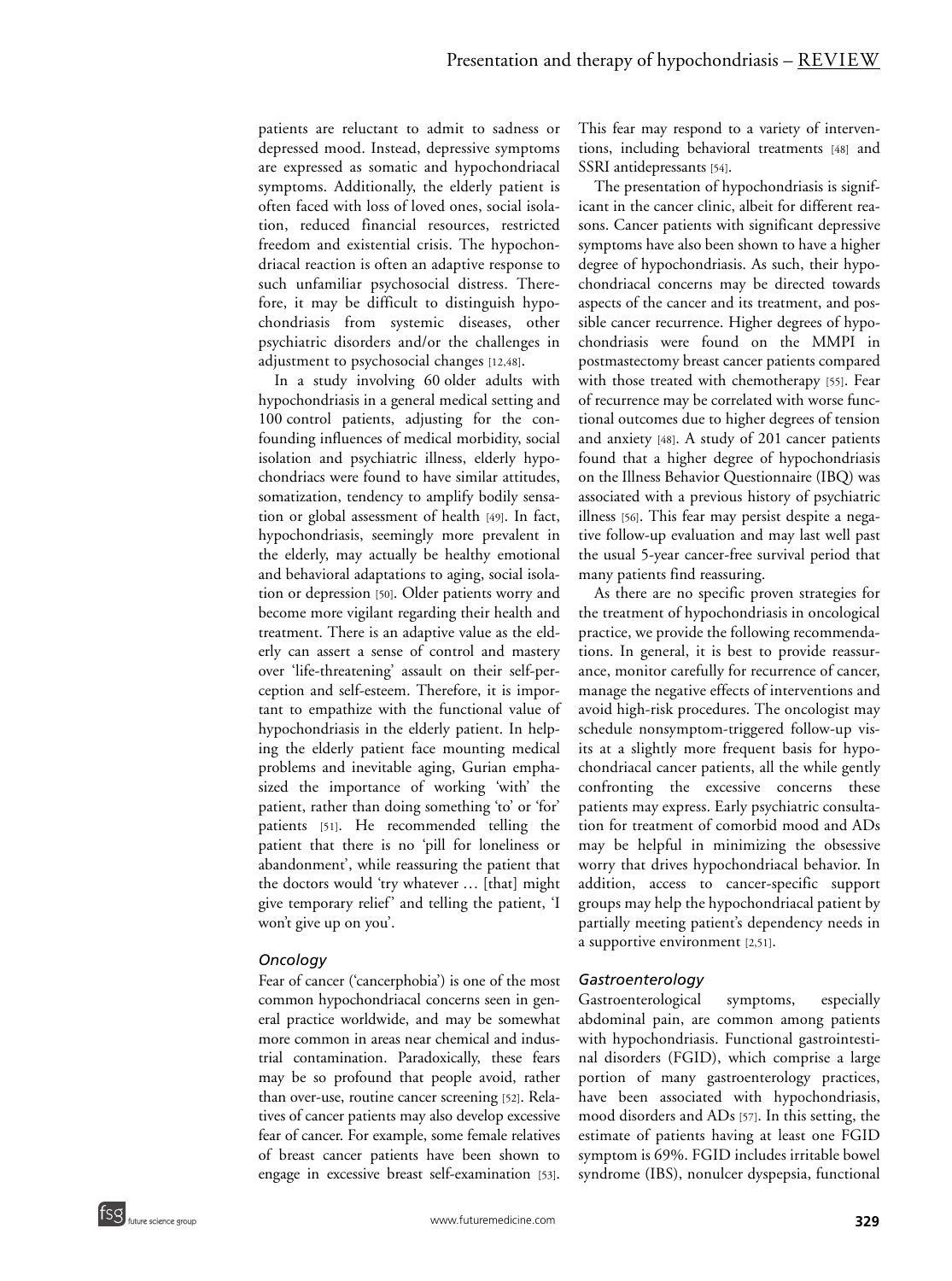abdominal bloating and functional constipation. IBS and constipation in particular have been found to be associated with hypochondriasis [58]. Hypochondriasis, GAD and duration of gastrointestinal pain are three factors that predict a diagnosis of IBS [59].

The definitions of FGID and IBS, however, have been recognized as imprecise, and the term 'enteric dysmotility', based on manometric readings, has been proposed as a substitute for FGID [60]. Manometric readings may help differentiate those with true gastrointestinal disease from those with hypochondriasis, which often yields normal manometry studies. One study has found that normal gut transit, assessed via a scintigraphic technique, is associated with male sex and high levels of hypochondriasis, while delayed gut transit is associated with female sex and low levels of hypochondriasis [61].

There are definite overlaps of FGID with hypochondriasis, especially with respect to management. A meta-analysis has shown that antidepressant medications effectively treat FGID [62]. Evidence is forthcoming still for the role of psychological interventions, such as CBT and relaxation therapy, for the treatment of IBS or nonulcerative dyspepsia [63], but antidepressants have been used for decades for IBS (e.g., tricyclic antidepressants [TCAs] for the diarrhea-prone and SSRIs for constipation-prone) patients, who may also have depression and anxiety.

## *Infectious diseases*

The presentation of hypochondriasis in an infectious disease setting will generally be in the context of excessive fear of a life-threatening infectious disease [64]. This presentation may be partially driven by media and other attention to infectious diseases (IDs) that may present in an epidemic fashion, including influenza, avian flu, severe acute respiratory syndrome, tuberculosis, hepatitis C and HIV disease ('AIDS-phobia'). Patients have more hypochondriacal behavior if they had a significant number of previous infections [65]. Among those seeking treatment for sexually transmitted diseases, there is increased severity on the general hypochondriasis scale of the IBQ [66]. Patients may also report with concerns of parasitic infection, called delusions of parasitosis (see Dermatology), which is sometimes considered to be a psychotic disorder, although it conceptually fits well as an example of hypochondriasis. Overall, on presentation, the patient's reported symptoms may be innocuous or even absent [67].

There is a paucity of literature on the clinical approach to hypochondriasis in the ID setting. We make the following recommendations based on application of general principles **(Table 1)**. When a patient presents with such concerns but appears to have minimal to no actual exposure to the hypochondriacal infectious disease, empathic confrontation of the excessive fear and offer of psychiatric treatment is reasonable, but may be actively resisted by the patient. The ID clinician may judiciously use laboratory studies in a screening manner, even if the hypochondriacal concern makes an actual serious infectious disease unlikely, to provide concrete evidence for the absence of active infection. Hypochondriacal patients may devalue the laboratory results, claiming laboratory error and the like, or promptly return to the clinic claiming a new high-risk exposure or being concerned that the 'disease' just has not 'shown up' in the tests yet (as with HIV antibody testing). Repeat of laboratory testing is rarely warranted, unless the unjustified concerns happen to fit a course of events for a serious illness that could have been missed.

In managing these patients over time, the ID physician should frankly share concern over hypochondriacal behavior with statements such as 'In my experience most patients are quite reassured to find out that they do not have [insert condition]. You do not seem to be reassured by this negative test result. Is it possible that your fears are excessive?' may help to confront the excess concern. In addition, maintenance of a close alliance with the primary care physician and consulting mental health provider may help to foster a team-based approach to the patient's care and minimize wasteful repeated assessments. Behavioral treatment of ID-related hypochondriacal symptoms (using an exposurebased/response–prevention paradigm) might be considered [68]. As seen in other clinical settings, screening for the associated psychiatric comorbidities of anxiety and mood disorders and psychotropic medication treatment may decrease obsessional thinking and hypochondriacal behavior [60].

## *Cardiovascular diseases*

Cardiology is one of the clinical settings where hypochondriacal patients are most likely to present and at a relatively low threshold due to a perceived medical emergency. One obvious area is the evaluation of chest pain. Atypical chest pain and chest pain without cardiac risk factors for coronary artery disease (CAD) are challenging.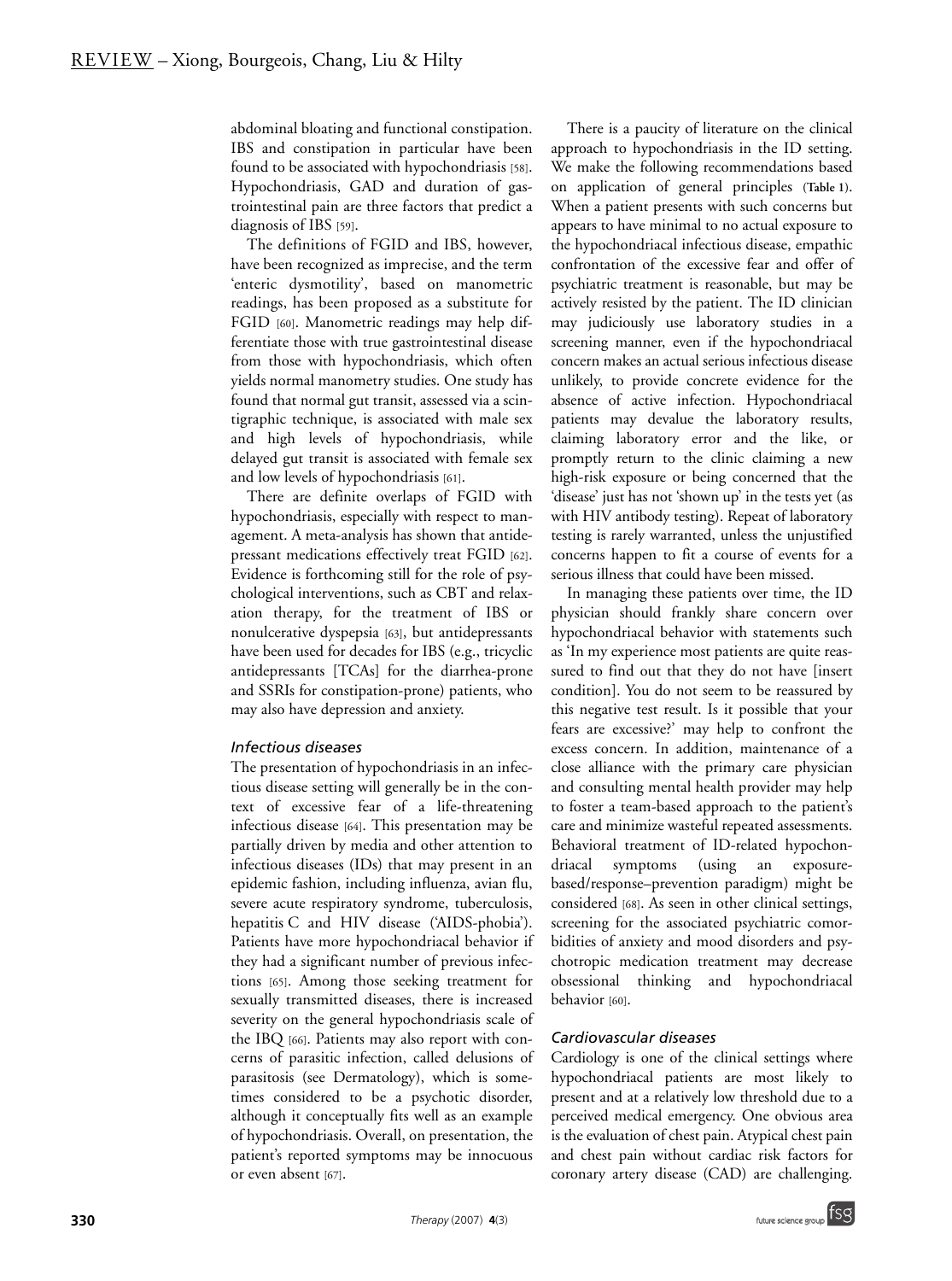Patients with persistent palpitations may experience higher degrees of body amplification (a high degree of sensitivity to bodily sensations) that may partially account for their seeking medical consultation [69]. MMPI markers of hypochondriasis and hysteria, neuroticism and somatic complaints were associated with uncomplicated angina pectoris in middle-aged men but not significantly associated with incidence of myocardial infarction and coronary death [70]. However, increased hypochondriasis and hysteria scores on the MMPI were associated with a higher risk of coronary death in those who had survived an initial myocardial infarction. Among angina patients, increased score on the MMPI hypochondriasis scale correlated with less likelihood of clinical improvement in angina pain levels at 6-month follow-up. Similarly, a high MMPI hypochondriasis score was strongly correlated with continued chest pain in patients with minimal or no CAD [71].

Once acute cardiac events are ruled out, exploration of the psychological factors in the acute presentation is important, particularly PD, which may co-occur with hypochondriasis [72,73]. PD is reflected in acute presentation of brief episodes of hyperadrenergic symptoms (e.g. shortness of breath, palpitations, chest pain or tightness, sweating or tremor) accompanied by emotional and cognitive symptoms (e.g., fearfulness or catastrophic cognitions). This may be treated by the cardiologist, primary care physician or psychiatric consultant [68]. We propose the following clinical approach in the cardiology setting, based on application of general principles [201]. First, empathic confrontation of the excessive health-related anxiety is appropriate and necessary. Second, scheduled follow-up examinations and the regular use of noninvasive, low-risk procedures (e.g., electrocardiogram or exercise treadmill test as tolerated) are indicated. High-risk procedures, such as frequent cardiac catheterizations, should be avoided. Finally, clinical attention and major interventions should be shifted to risk reduction and cardiac rehabilitation. Hypochondriacal concerns in patients with cardiac devices (e.g., pacemakers and defibrillators) remain to be studied.

## *Dermatology*

Studies have estimated the prevalence of psychiatric comorbidity to be 30–40% in patients with dermatological disorders [74,75]. Common hypochondriacal symptoms included acute anxiety being out of proportion to the objective

findings, acne vulgaris, 'disturbance in skin texture', hypertrichosis, thinning of hair and vague complaints of hair/face. Even when no lesions were present, patients were concerned regarding past outbreaks and future recurrences [76].

Several dermatological diagnoses, such as dermatitis artefacta and neurotic excoriations, fit under the umbrella term of 'self-inflicted skin lesions', which can be purely medical (e.g., hepatic disease, pregnancy or xerosis), purely psychiatric (e.g., hypochondriasis or other somatoform disorders, delusion, depression or anxiety) or a mixture of both [77]. Both conditions should be considered in the differential diagnosis of hypochondriasis. Monosymptomatic hypochondriacal psychosis (MHP) is the manifestation of a single prominent belief that one is diseased in some specific way despite evidence to the contrary [78]. It is regarded as a somatic subtype of delusional disorder and excludes body dysmorphic disorder (which is limited to delusions regarding bodily appearance) [79]. MHP is best described in the dermatology literature. Conditions include delusions of parasitosis (infestation with vermin), dysmorphosis (unattractiveness) and bromosis (emission of foul body odor). There is usually a history of doctor shopping and multiple work-up, including skin biopsies and cultures.

The dermatologist plays a key role in ruling out true dermatologic conditions (e.g., an underlying pruritic dermatosis) via biopsy and medical conditions with laboratory studies [73]. The dermatologist may apply a combination of benign dermatologic therapies (i.e., topical antipruritic creams such as 5% doxepin, emollients and antibacterial creams for secondary bacterial infections). If the patient declines psychiatric referral, the dermatologist may prescribe psychiatric medications shown to be effective for a variety of disorders **(Table 1)**. Pimozide and newer secondgeneration antipsychotics (e.g., risperidone and olanzapine) are the treatment of choice for MHP, although body dysmorphic disorder responds better to SSRIs [75]. Antidepressants, sometimes chosen for their sedative or antihistamine effect (e.g., TCAs), help complement the dermatologic treatment for dermatitis artefacta and neurotic excoriations [80].

## *Obstetrics & gynecology*

Although hypochondriasis is equally prevalent among both genders, women reported 1.47-times more somatic symptoms than men among the ambulatory medical population. The authors explained that women may have a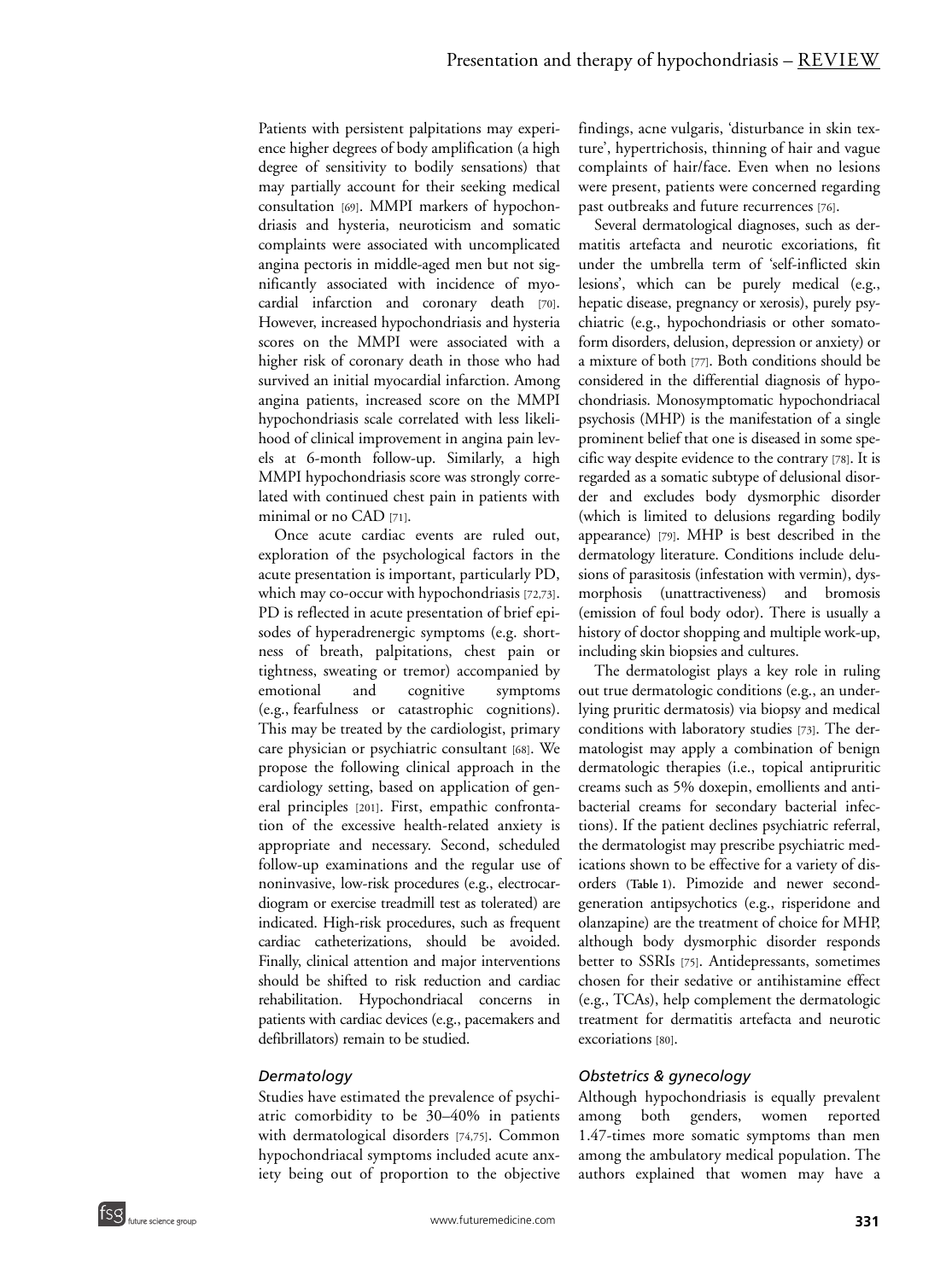heightened sense of bodily symptoms and selfvigilance, leading to increased gynecologic and obstetric visits [81].

During pregnancy, women have more hypochondriacal fears and conviction of disease than nonpregnant controls. Fear of dying and bodily preoccupations predominate during the third trimester [82]. The fear of death is expressed by up to 41% of women who have experienced a previously complicated delivery [83]. The culmination of these fears results in a fear of childbirth, which leads women to request elective cesarean section for delivery. Cognitive therapy, group psychoeducation and relaxation exercises have been shown to be effective in treating fear of childbirth [84]. Hyperemesis gravidarum (HG), a condition of severe, intractable nausea and vomiting separate from the common nausea and vomiting experienced by most women during pregnancy. Women with HG scored significantly higher on the MMPI-2 Hypochondriasis Scale [85]. The treatment for HG usually involves hospitalization, intravenous fluid resuscitation and other psychological treatments, such as hypnosis.

Several hypochondriacal concerns arise in the gynecological setting. Following the Women's Health Initiative finding that unopposed estrogen-replacement therapy increased the risk of endometrial cancer, a 'pill scare' erupted with patients worrying about increased risk of disease with aging, especially among women with prior hysterectomy [202]. In a study of 1142 women undergoing hysterectomy for benign conditions, 80% reported 'a little fear' and 29% reported 'a lot of fear' of developing gynecologic cancer without the procedure [86]. Another common hypochondriacal fear comes from abnormal Papanicolaou (Pap) smears. A study of 47 women referred for colposcopy after an abnormal Pap smear found the majority experienced anxiety due to fear of cancer and/or colposcopy [87]. Consistent with our general management recommendations, increased patient education regarding Pap smears and colposcopy, shorter wait times and mobilization of social support may help reduce patient anxiety.

Other common gynecologic symptoms associated with hypochondriasis include vulvodynia, chronic pelvic pain and urge urinary incontinence [88]. Women with urge incontinence score significantly higher on the MMPI-2 Hypochondriasis Scale than continent controls [89]. Hypochondriasis can cause pelvic floor spasm, which can lead to problems such as urge incontinence (overactive bladder), dyspareunia and fecal

retention. Treatment options include physical therapy, Thiele massage, pelvic floor exercise with biofeedback and diazepam [90]. Women with vulvodynia have more psychological distress than women with other vulvar pathology. Treatment includes surgery, which results in complete resolution in 72% of women, and pelvic floor exercise with biofeedback [91].

#### *Ophthalmology*

In ophthalmologic practice, hypochondriasis may present with a significant conviction of a visionthreatening illness, either based on amplified response to actual visual or ocular symptoms, or based on no tangible symptoms [92]. Ophthalmologic illnesses that are likely to be the subject of hypochondriacal concern include glaucoma, cataracts and retinal disease. The hypochondriacal patient with concerns of glaucoma will request frequent assessment of the intraocular pressure, status of the optic nerve head and visual fields. In addition, such a patient may experience benign visual and ocular symptoms as heralding the onset of glaucoma [93].

Similarly, a patient with hypochondriacal concern of cataracts may present with obscure visual complaints that he/she is convinced are due to cataracts. Again, full functional assessment and examination of the crystalline lens may be at least temporarily assuaging. As with glaucoma, reassurance that even in the case of actual cataract development, the likelihood of a good surgical result and good visual function postoperatively may be shared with the hypochondriacal patient. Increased MMPI hypochondriasis score was associated with fear regarding having a cataract operation in a cohort of patients aged over 70 years [94].

Finally, fear of retinal disease may be especially threatening to the hypochondriacal patient. Such a patient is likely to present to the clinic with benign complaints of 'floaters' and other visual symptoms, possibly referable to vitreous and retinal pathology. Thorough funduscopic examination may serve to temporarily ameliorate these concerns, but they are likely to return in time. Hypochondriasis regarding the eye can be quite severe. Bebbington described two patients with MHP with persistent eye pain who sought frequent medical (including psychiatric) consultations without apparent relief, and both eventually committed suicide [95].

There is a dearth of evidence-based approaches for the treatment of hypochondriasis in the ophthalmology literature [96]. Paralleling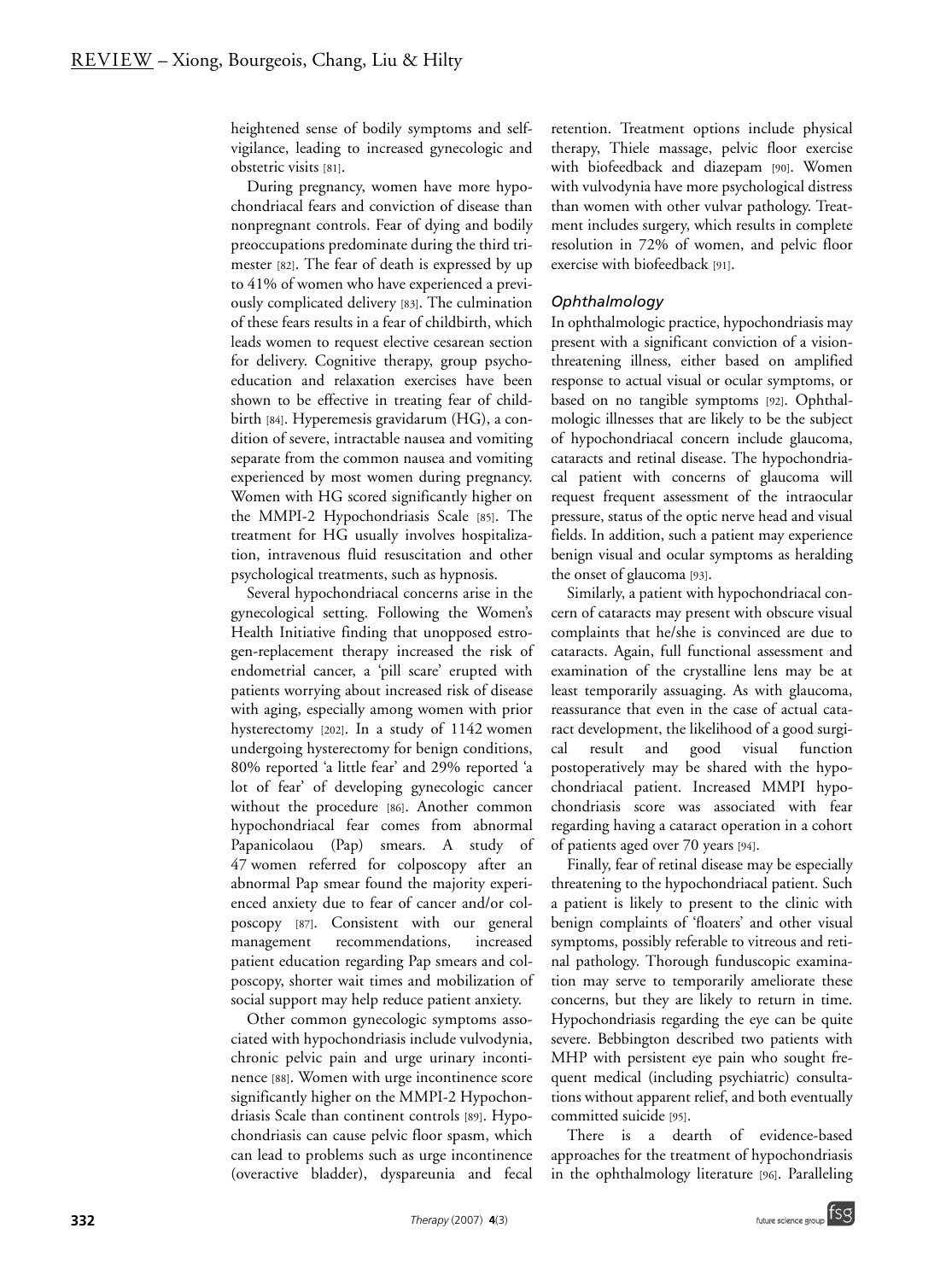the clinical approach to hypochondriasis in other medical settings, the ophthalmologist would be well advised to consider a diagnosis of hypochondriasis early in the course of evaluation of patients with excessive symptomatic complaints and/or conviction of a serious vision-threatening disease accompanied by either temporary or minimal response to clinical examination and reassurance. Regular, thorough, scheduled assessment may assuage such fears and gentle confrontation of the excessive illness concern may be gradually introduced during each subsequent visit. Collaboration with either the primary care physician and/or a mental health provider is important for successful treatment.

## *Otolaryngology*

Patients with somatic presentations frequent ear, nose and throat (ENT) practice include, but are not limited to, dizziness, vertigo, epistaxis, halitosis, pain, tinnitus, sense that the dental bite is abnormal and sinus problems [97]. Subjects who complain of tinnitus have more affective inhibition, irritability and denial compared with subjects who can cope positively with the symptoms. Patients with more psychological suffering presented higher levels of hypochondria, disease conviction and dysphoria [98].

Studies are limited in triaging these symptoms to underlying diagnoses, but it is likely that mood, anxiety and somatoform disorders are intricately involved. There is a spectrum between normal and unhealthy presentation involving personality, help-seeking behavior, age and cultural factors. In addition, the presentation may be colored by the course of a true medical illness, particularly if it presents in *forme fruste* fashion, which confuses the clinician.

Hypochondriasis has been studied in adults using traditional nosologic paradigms in ENT practice, at least for diagnosis and epidemiology. A validated questionnaire was administered to patients at 0 and 3 months, with approximately 13% of completers meeting the diagnosis [99]. This group made very frequent use of a range of medical services and took a large amount of medicine. Compared with the nonhypochondriacal ENT group, the hypochondriacal group had a more negative opinion regarding their own health, despite being less ill. Psychological or psychiatric consultation was suggested as 'necessary' to make the diagnosis [98]. As there is a lack of information specific to the treatment of hypochondriasis in the ENT setting, we recommend use of general treatment approaches **(Table 1)**.

#### *Urology*

The epidemiology, diagnosis and management of hypochondriasis have not been well studied, specifically in urology and other surgical settings. Urological symptoms often include, but are not limited to, polyuria, oliguria, dysuria, sexual dysfunction, persistent concern of sexually transmitted diseases (see Infection Disease) and bladder or prostate cancer (see Oncology). While there are no established thresholds for the consideration of hypochondriasis, we propose that patients with more than three work-ups may be screened for hypochondriasis or referred for psychiatric consultation. It is likely that mood, anxiety and somatoform disorders explain many of these patients, although with aging, some males may struggle with changes in health, work productivity and retirement. Risk stratification is an important step. The clinician should exam sociodemographic variables and risk factors for disease. For example, risk of sexual dysfunction is well known [100] and age-appropriate factors for adolescents have been described [101]. If a patient is asked and screens positive for a history of sexual trauma, a psychiatric referral may be the next step for evaluation. Therefore, prior to performing a procedure to augment sexual function in males, it is important to screen for psychiatric disorders. There is likely a psychological component in many patients with sexual complaints, whether diagnosed with hypochondriasis or not [102]. A good start is setting a tone in which patients can share concerns and feel understood, regardless of the problem or planned work-up.

## *Pulmonary medicine*

The literature contains little information regarding the epidemiology, diagnosis and management of hypochondriasis specifically to pulmonary medicine. Out-patient symptoms may often include, but are not limited to, cough, dyspnea, chest pain, odynophagia and fear of infection. Presentation may be a form of helpseeking behavior, particularly in older adults. Patients with more than three work-ups and a negative family history for illnesses in the differential may be screened for hypochondriasis or referred for psychiatric consultation. Patients with chronic airflow obstruction may have fear, anxiety or hypochondriasis superimposed on true illness [103]. This may be particularly true for out-patients or in-patients in which verified dyspnea with use portable oxygen and/or intubations. In the latter case, some patients experience the intensive care unit traumatically,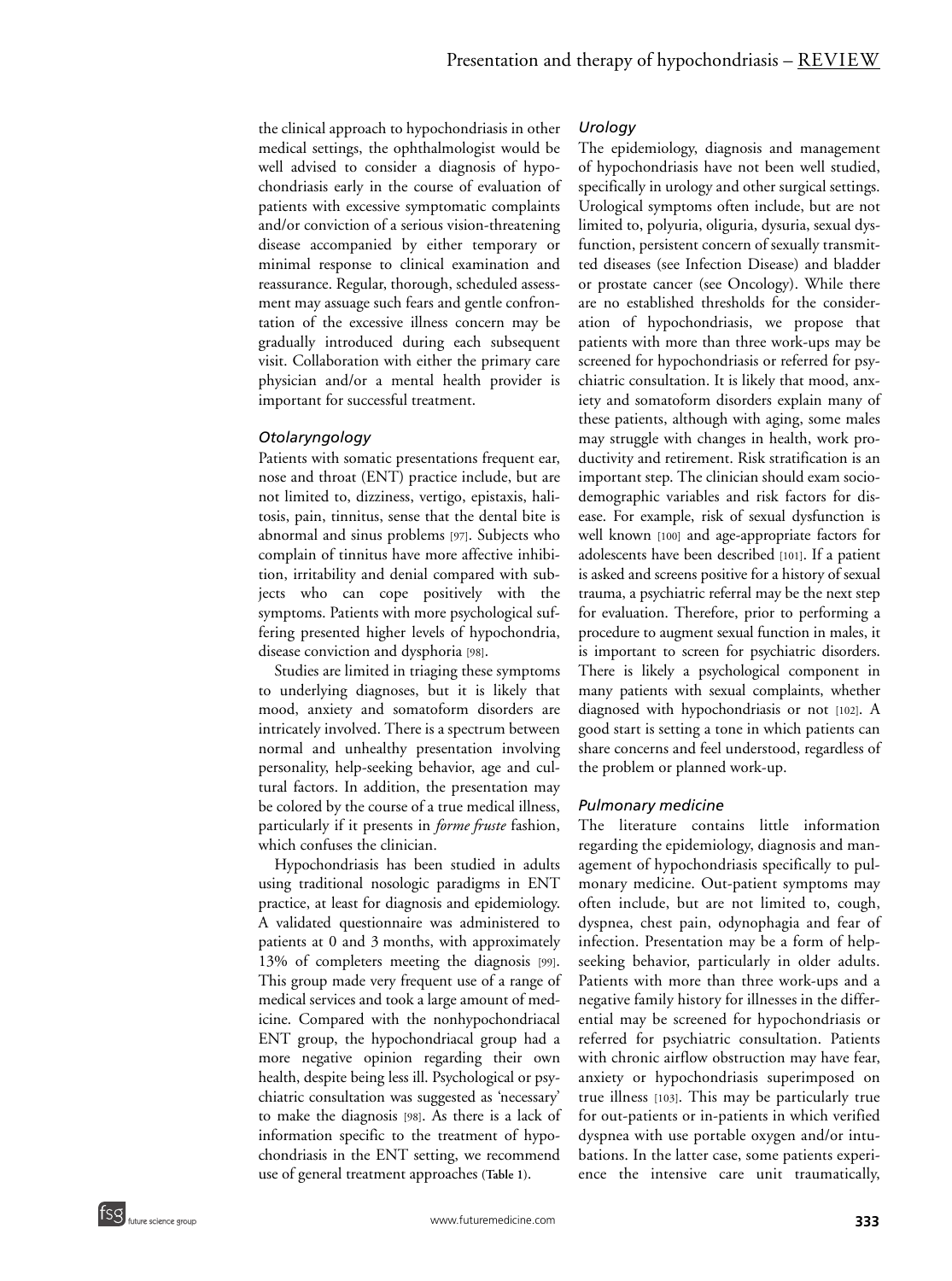ingraining anxiety-related, perhaps post-traumatic behavior in the long-term if not addressed [104]. Until more studies are performed regarding hypochondriasis in the pulmonary patient population, we recommend use of general treatment principles including development of a trusting therapeutic alliance and other approaches **(Table 1)**.

### *Neurology & rheumatology*

We combined the sections of neurology and rheumatology as hypochondriasis in these two specialties may present similarly, most likely due to parallels in chronic evolution of symptoms and diagnostic uncertainty. MS and systemic lupus erythematosus are two classic examples. Patients with migraines [105], tension headaches [106], chronic fatigue syndrome [107] and fibromyalgia score higher on scales of hypochondriasis than controls. Chronic fatigue patients also scored higher in deviant personality traits on the MMPI, specifically emotionality, than chronic pain patients or healthy controls [108]. It may be tempting to dismiss subjective symptoms in patients who do not present with symptoms that are unsupported by physical or laboratory findings.

Hypochondriacal concerns often complicate the presentation and management of underlying rheumatolgical and neurological conditions. Individuals that seek medical attention for headaches score higher on hypochondriacal concerns than those with headaches who did not seek medical attention [109]. Hypochondriasis tendencies also weigh heavily on osteoarthritis and rheumatoid arthritis severity ratings [110]. On the other hand, scores of hypochondriasis increased in individuals after they developed low-back pain when compared with controls [111]. Individuals with medically confirmed postpolio syndrome also score higher in depressive and hypochondriacal symptomatology when compared with controls without postpolio, but score the same on neuropsychological measures of attention, memory and concentration [112]. MS and chronic fatigue patients appear to have identical illness behavior profiles and similar hypochondriasis scores, with denial of emotional factors being a poor predictor of outcome [98]. Finally, in epilepsy patients, MMPI Hypochondriasis scores dropped 1 year after epilepsy surgery, which fits the idea that personality or illness behavior may temporarily change [113]. There is a lack of specific recommendation for the treatment of hypochondriasis in the neurology and

rheumatology settings. Consistent with general principles of treatment **(Table 1)**, sympathetic communication and treatment of psychiatric comorbidities have been recommended [114].

## Conclusion

Given the nature of somatic symptoms and obsessive fears of medical diseases, patients with hypochondriasis will repeatedly present to primary care and specialty physicians. The exact causes of hypchondriasis remain unclear but most likely involve multifactorial etiologies including psychological, social and neurobiological origins. Successful management of hypochondriasis begins with the establishment of a solid therapeutic alliance. Throughout the treatment process, use of reassurances, further investigations and specific treatments must be carefully selected. An appreciation for the continuum of hypochondriasis from excessive health concern to psychosis can also help guide treatment. Judicious use of reassurance could be helpful in the elderly and those who have suffered life-threatening diseases such as malignancies. However, antipsychotics might be considered in those with hypochondriacal psychosis. For most patients, antidepressants, CBT and other psychotherapies have been shown to be effective. Collaboration with and referral to mental health professionals are additional options. Again, the patient–physician alliance should be utilized to guide therapy.

## Future perspective

As hypochondriasis has been aggravating patients and their physicians since antiquity, it is unlikely to disappear from the clinical landscape in the next 5–10 years. However, several trends appear likely. Greater use of noninvasive diagnostic procedures will allow for more thorough evaluations while preserving safety. More primary consideration of hypochondriasis early in the workup may allow for earlier treatment and psychiatric consultation. Criterion validity and diagnostic reliability will likely undergo further refinements using empirically gathered information rather than expert opinions. Emerging neuroscience (e.g., functional neuroimaging) will likely shed further light on the differences between hypochondriasis and other somatoform disorders and similarities between hypochondriasis and anxieties disorders. Enhanced appreciation for the etiologies of hypochondriasis could improve educational efforts and the physician–patient alliance. As for specific therapeutic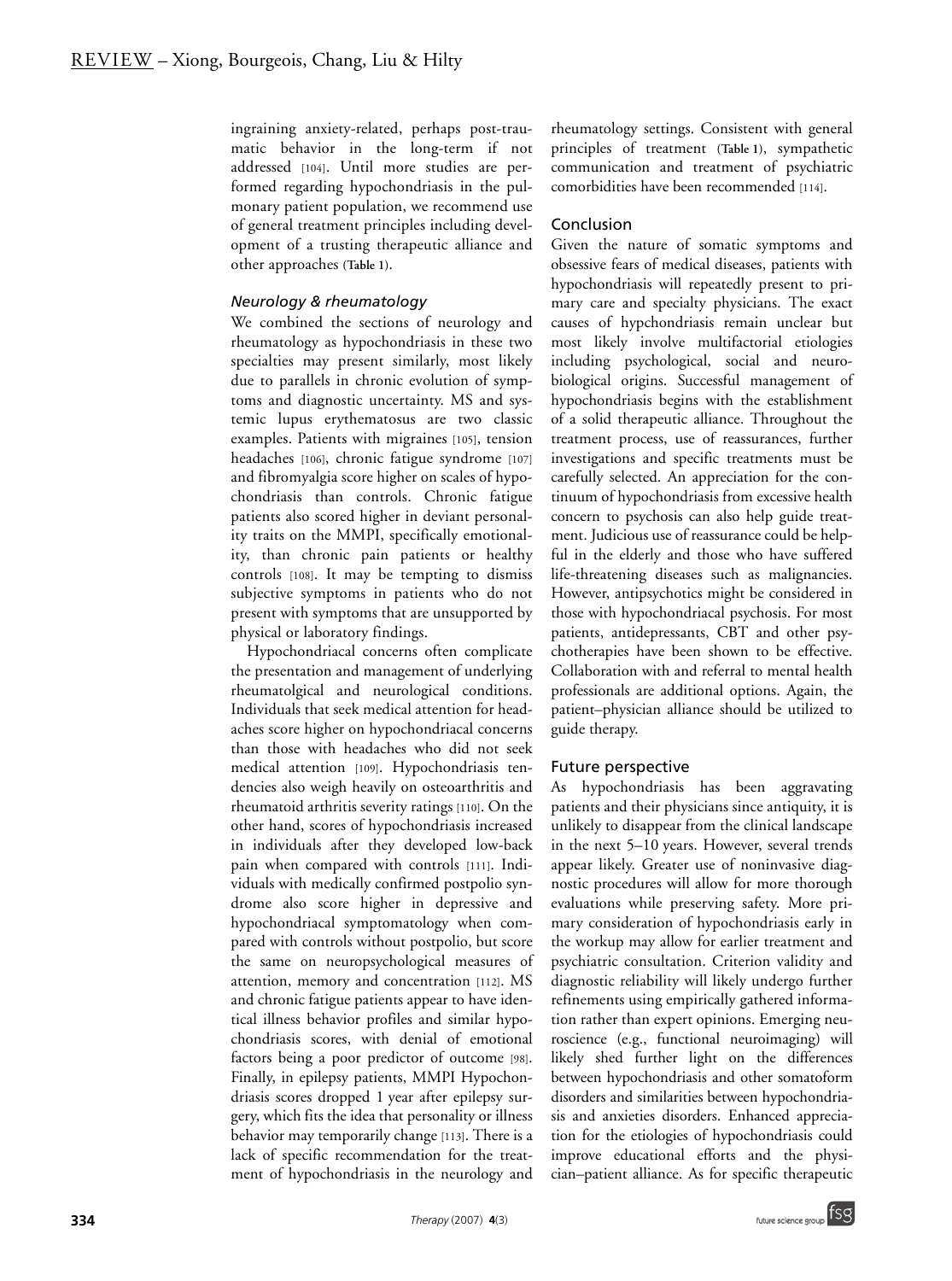modalities, the publications of at least two large, rigorously conducted, controlled studies [25,32] will likely catalyze replication studies of these treatment approaches. Additional controlled studies will in turn lead to more widespread adaptation of evidence-based specific treatments in various practice settings. Earlier

use of serotonergic psychopharmacology (e.g., SSRI agents) and/or psychotherapy will lead to decreased hypochondriacal suffering. Despite foreseeable technical advancements, the physician will continue to rely on his or her rapport with the patient to select the most suitable management approach.

## **Executive summary**

- Hypochondriasis is a vexing somatoform disorder that most commonly presents in primary care and specialty medical settings in various ways.
- Understanding the etiological explanations for hypochondriasis may enhance the physician's appreciation for the patient's suffering and therefore improve the patient–physician alliance – the foundation to successful treatment.
- Initial encounters with the hypochondriacal patient should focus on detailed history and physical examination, judicious use of diagnostic studies with careful appraisal of benefits and risks and avoidance of premature reassurance.
- Ongoing management tasks include scheduling regular clinic visits, focusing on coping rather than curing and gradual introduction to psychological concepts.
- Specific treatments include cognitive–behavioral treatment and other psychotherapies, serotonergic antidepressants and antipsychotics (for hypochondriacal psychosis). The primary care and specialty physician should consider consulting with and/or referring to a mental health provider, after establishing a mutual agreement with the patient.

#### Bibliography

Papers of special note have been highlighted as of interest (•) or of considerable interest (••) to readers.

- 1. Barsky AJ, Fama JM, Bailey ED, Ahern DK: A prospective 4- to 5-year study of DSM-III-R hypochondriasis. *Arch. Gen. Psychiatry* 55(8), 737–744 (1998).
- 2. Kroenke K, Spitzer RL, Williams JB *et al.*: Physical symptoms in primary care: predictors of psychiatric disorders and functional impairment. *Arch. Fam. Med.* 3, 774–779 (1994).
- 3. American Psychiatric Association: *Diagnostic and Statistical Manual for Mental Disorders, Text Revision (DSM-IV-TR).* American Psychiatric Press, Washington DC, USA (2002).
- 4. Gureje O, Ustum TB, Simon GE: The syndrome of hypochondriasis: a crossnational study in primary care. *Psychol. Med.* 27, 1001–1010 (1997).
- 5. Fink P, Eva Ø, Toft T, Sparle KC, Frostholm L, Olesen F: A new, empirically established hypochondriasis diagnosis. *Am. J. Psychiatry* 161(9), 1680–1691 (2004).
- 6. Speckens AEM, Spinhoven P, Sloekers PP *et al.*: A validation study of the Whitely Index, the Illness Attitude Scale, and the Somatosensory Amplification Scale in general medical and general practice patients. *J. Psychosom. Res.* 40, 95–104 (1996).
- 7. Hiller W, Rief W, Fichter MM: Dimensional and categorical approaches to hypochondriasis. *Psychol. Med.* 32(4), 707–718 (2002).
- 8. Salkovskis PM, Rimes KA, Warwick HM, Clark DM: The Health Anxiety Inventory: development and validation of scales for the measurement of health anxiety and hypochondriasis. *Psychol. Med.* 32(5), 843–853 (2002).
- 9. Kroenke K, Spitzer RL, deGruy FV 3rd, Swindle R: A symptom checklist to screen for somatoform disorders in primary care. *Psychosomatics* 39(3), 263–272 (1998).
- 10. Lipsitt DR: Psychodynamic considerations of hypochondriasis. *Psychother. Psychosom.* 23(1–6), 132–41 (1974).
- 11. Busse EW: Hypochondriasis in the elderly. *Am. Fam. Physician* 25, 199–202 (1982).
- 12. Jones LR, Mabe PA 3rd, Riley WT: Illness coping strategies and hypochondriacal traits among medical inpatients. *Int. J. Psychiatry Med.* 19(4), 327–339 (1989).
- 13. Schmidt S, Strauss B, Braehler E: Subjective physical complaints and hypochondriacal features from an attachment theoretical perspective. *Psychol. Psychother.* 75, 313–332 (2002).
- 14. Ferguson E: Hypochondriacal concerns, symptom reporting and secondary gain mechanisms. *Br. J. Med. Psychol.* 71, 281–295 (1998).
- 15. Ferguson E, Swairbrick R, Clare S, Robinson E, Bignell CJ, Anderson C: Hypochondriacal concerns, somatosensory amplification, and primary and secondary cognitive appraisals. *Br. J. Med. Psychol.* 73(3), 355–369 (2000).
- 16. Barsky AJ, Ahern DK, Bailey ED, Saintfort R, Liu EB, Peekna HM. Hypochondriacal patients' appraisal of health and physical risks. *Am. J. Psychiatry* 158(5), 783–787 (2001).
- 17. Barsky AJ, Coeytaux RR, Sarnie MK, Cleary PD: Hypochondriacal patients' beliefs about good health. *Am. J. Psychiatry* 150(7), 1085–1089 (1993).
- 18. de Jong PJ, Haenen MA, Schmidt A, Mayer B: Hypocondriasis: the role of fearconfirming reasoning. *Behav. Res. Ther.* 36(1), 65–74 (1998).
- 19. van den Heuvel OA, Veltman DJ, Groenewegen JH *et al.*: Disoder-specific neuroanatomical correlates of attentional bias in obsessive–compulsive disorder, panic disorder and hypochondriasis. *Arch. Gen. Psychiatry* 62, 922–933 (2005).
- 20. Schmidt AJ, Wolfs-Takens DJ, Oosterlaan J, van den Hout MA: Psychological symptoms in hypochondriasis: attention-induced physical symptoms without sensory stimulation. *Psychother. Psychosom.* 61, 117–120 (1994).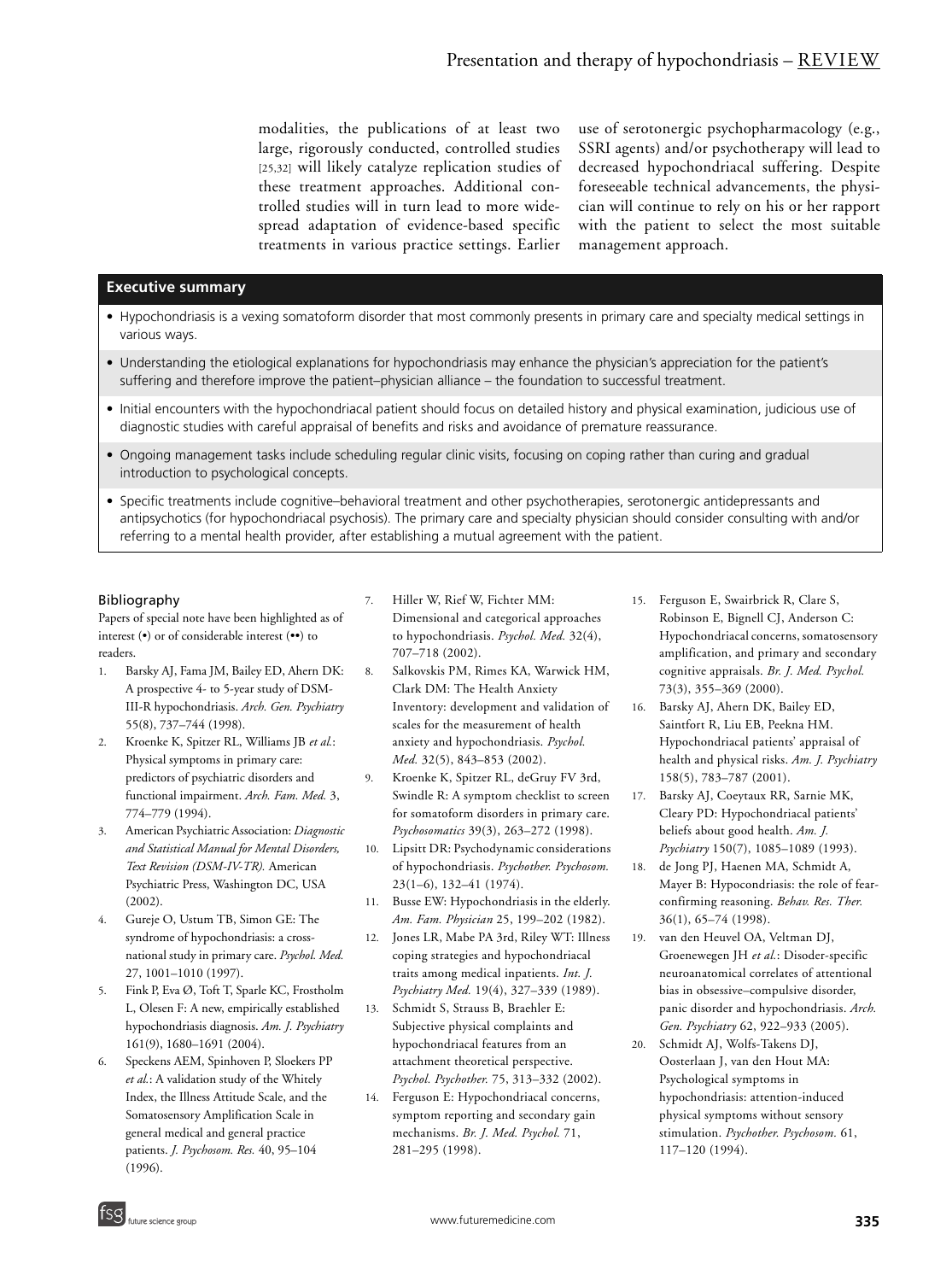- 21. Devinsky O, Mesad S, Alper K: Nondominant hemisphere lesions and conversion nonepileptic seizures. *J. Neuropsychiatry Clin. Neurosci.* 13, 367–373 (2001).
- 22. Holder-Perkins V, Wise TN, Williams DE: Hypochondriacal concerns: Management through understanding. *Prim. Care Companion J. Clin. Psychiatry* 2, 117–121 (2000).
- 23. Abramowitz JS, Schwartz SA, Whiteside SP: A contemporary conceptual model of hypochondriasis. *Mayo Clin. Proc.* 77, 1323–1330 (2002).
- 24. Busse EW: Hypochondriasis in the elderly. *Comp. Ther.* 13, 37–42 (1987).
- 25. Taylor S, Asmundson GJG, Coons MJ: Current directions in the treatment of hypochondriasis. *J. Cogn. Psychother.* 19, 285–310 (2005).
- **•• Review of treatments for hypochondriasis, including meta-analysis of completed studies.**
- 26. Warwick HM, Clark DM, Cobb AM, Salkovskis PM: A controlled tiral of cognitive–behavioural treatment of hypochondriasis. *Br. J. Psychiatry* 169, 189–195 (1996).
- 27. Barsky AJ, Ahern DK: Cognitive behavior therapy for hypochondriasis. *JAMA* 291(12), 1464–1470 (2004).
- **One of the major cognitive behavior treatment studies on hypochondriasis.**
- 28. Clark DM, Salkovskis PM, Hackmann A *et al.*: Two psychological treatments for hypochondriasis. *Br. J. Psychiatry* 173, 218–225 (1998).
- 29. Buwalda FM, Bouman TK, Duijn MAJ: Psychoeducation for hypochondriasis: a comparison of a cognitive–behavioural approach and a problem-solving approach. *Behav. Res. Ther.* 45, 887–899 (2006).
- 30. Visser S, Bouman TK: The treatment of hypochondriasis: exposure plus response prevention vs cognitive therapy. *Behav. Res. Ther.* 39, 423–442 (2001).
- 31. Bouman TK: A community-based psychoeducational group approach to hypochondriasis. *Psychother. Psychosom.* 71(6), 326–332 (2002).
- 32. Fava GA, Grandi S, Rafanelli, C, Fabbri S, Czaaaro M: Explanatory therapy in hypochondriasis. *J. Clin. Psychiatry* 61(4), 317–322 (2000).
- 33. Fallon BA, Franklin RS, Marshall R *et al.*: The pharmacotherapy of hypochondriasis. *Psychopharm. Bull.* 32(4), 607–611 (1996).
- **•• Review of medication treatment for hypochondriasis.**
- 34. Greeven A, van Balkom AJ, Visser S *et al.*: Cognitive behavior therapy and paroxetine in the treatment of hypochondriasis: a randomized placebo controlled trial. *Am. J. Psychiatry* 164(1), 91–99 (2007).
- **Most recent randomized, placebocontrolled study of hypochondriasis.**
- 35. Ungvari G, Vladar K: Pimozide treatment of delusion of infection. *Act. Nerv. Super.* 28(2), 103–107 (1986).
- 36. Hamann K, Avnstorp C: Delusions of infection treated by pimozide: a double-blind crossover clinical study. *Acta Derm. Venereol.* 62, 55–58 (1982).
- 37. Newmark TS, Al-Samarrai S: Hypochondriasis and ECT. *Psychosomatics* 45(1), 90–91 (2004).
- 38. Kellner R: Diagnosis and treatment of hypochondriacal syndromes. *Psychosomatics* 283(33), 178–179 (1992).
- 39. Barsky AJ, Wyshak G, Klerman GL: Psychiatric comorbidity in DSM-III-R hypochondriasis. *Arch. Gen. Psychiatry* 49, 101–108 (1992).
- **Study of major psychiatric comorbidities encountered in patients with hypochondriasis.**
- 40. House A: Hypochondriasis and related disorders. Assessment and management of patients referred for a psychiatric opinion. *Gen. Hosp. Psychiatry* 11(3), 156–165 (1989).
- 41. Faravelli C, Salvatori S, Galassi F, Aiazzi L, Drei C, Cabras P: Epidemiology of somatoform disorders: a community survey in Florence. *Soc. Psychiatry Psychiatr. Epidemiol.* 32(1), 24–29 (1997).
- 42. Escobar JE, Gara M, Waitzkin H *et al.*: DSM-IV hypochondriasis in primary care. *Gen. Hosp. Psychiatry* 20, 155–159 (1998).
- 43. Salkovskis PN, Warwick HN: Morbid preoccupations, health anxiety and reassurance: a cognitive–behavioral approach to hypochondriasis. *Behav. Res. Ther.* 24, 597–602 (1986).
- 44. Campo JV, Lorenzo CD, Chiappetta L *et al.*: Adult outcomes of pediatric recurrent abdominal pain: do they just grow out of it? *Pediatrics* 108, E1 (2001).
- 45. Noyes R, Stuart S, Langbehn DR, Happel RL, Longley SL, Yagla SJ: Childhood antecedents of hypochondriasis. *Psychosomatics* 43, 282–289 (2002).
- 46. Fiddler M, Jackson J, Kapur N, Wells A, Creed F: Childhood adversity and frequent medical consultations. *Gen. Hosp. Psychiatry* 26, 367–377 (2004).
- 47. Durso FT, Reardon R, Shore WJ, Delys SM: Memory processes and hypochondriacal tendencies. *J. Nerv. Ment. Dis.* 179(5), 279–283 (1991).
- 48. Gottlieb GL: Hypochondriasis: a psychosomatic problem in the elderly. *Adv. Psychosom. Med.* 19, 67–84 (1989).
- 49. Barsky AJ, Frank CB, Clear PD, Wyshak G, Klerman GL: The relation between hypochondriasis and age. *Am. J. Psychiatry* 148(7), 923–928 (1991).
- 50. Stein EM: When is hypochondriasis not hypochondriasis? *Geriatrics* 58(3), 41–42  $(2003)$
- 51. Gurian B: Coping with hypochondriasis in older patients. *Geriatrics* 46(9), 71–77 (1991).
- 52. Brown RS, Lees-Haley PR: Fear of future illness, chemical AIDS, and cancerphobia: a review. *Psychol. Rep.* 71(1), 187–207 (1992).
- 53. Epstein SA, Lin TH, Audrain J, Stefanek M, Rimer B, Lerman C: Excessive breast selfexamination among first-degree relatives of newly diagnosed breast cancer patients. High-Risk Breast Cancer Consortium. *Psychosomatics* 38(3), 253–261 (1997).
- 54. Viswanathan R, Paradis C: Treatment of cancer phobia with fluoxetine. *Am. J. Psychiatry* 148(8), 1090 (1991).
- 55. Kirkcaldy BD, Kobylinska E: Psychological characteristics of breast cancer patients. *Psychother. Psychosom.* 48(1–4), 32–43 (1987).
- 56. Grassi L, Rosti G: Psychiatric and psychosocial concomitants of abnormal illness behaviours in patients with cancer. *Psychother. Psychosom.* 65(5), 246–252 (1996).
- 57. Hiller W, Cuntz U, Rief W, Fichter M: Searching for a gastrointestinal subgroup within the somatoform disorders. *Psychosomatics* 42, 14–20 (2001).
- 58. Heymen S, Wexner SD, Gulledge AD: MMPI assessment of patients with functional bowel disorders. *Dis. Colon Rectum* 36(6), 593–596 (1993).
- 59. Trikas P, Vlachonikolis I, Phil D *et al.*: Core mental state in irritable bowel syndrome. *Psychosom. Med.* 61, 781–788 (1999).
- 60. Wingate D, Hongo M, Kellow J, Lindberg G, Smout A: Disorders of gastrointestinal motility: towards a new classification. *J. Gastroenterol. Hepatol.* 17, S1–S14 (2002).
- 61. Bennett EJ, Evans P, Scott AM *et al.*: Psychological and sex features of delayed gut transit in functional gastrointestinal disorders. *Gut* 46, 83–87 (2000).
- 62. Jackson JL, O'Malley PG, Tomkins G *et al.*: Treatment of functional gastrointestinal disorders with antidepressant medications: a meta-analysis. *Am. J. Med.* 108(1), 65–72 (2000).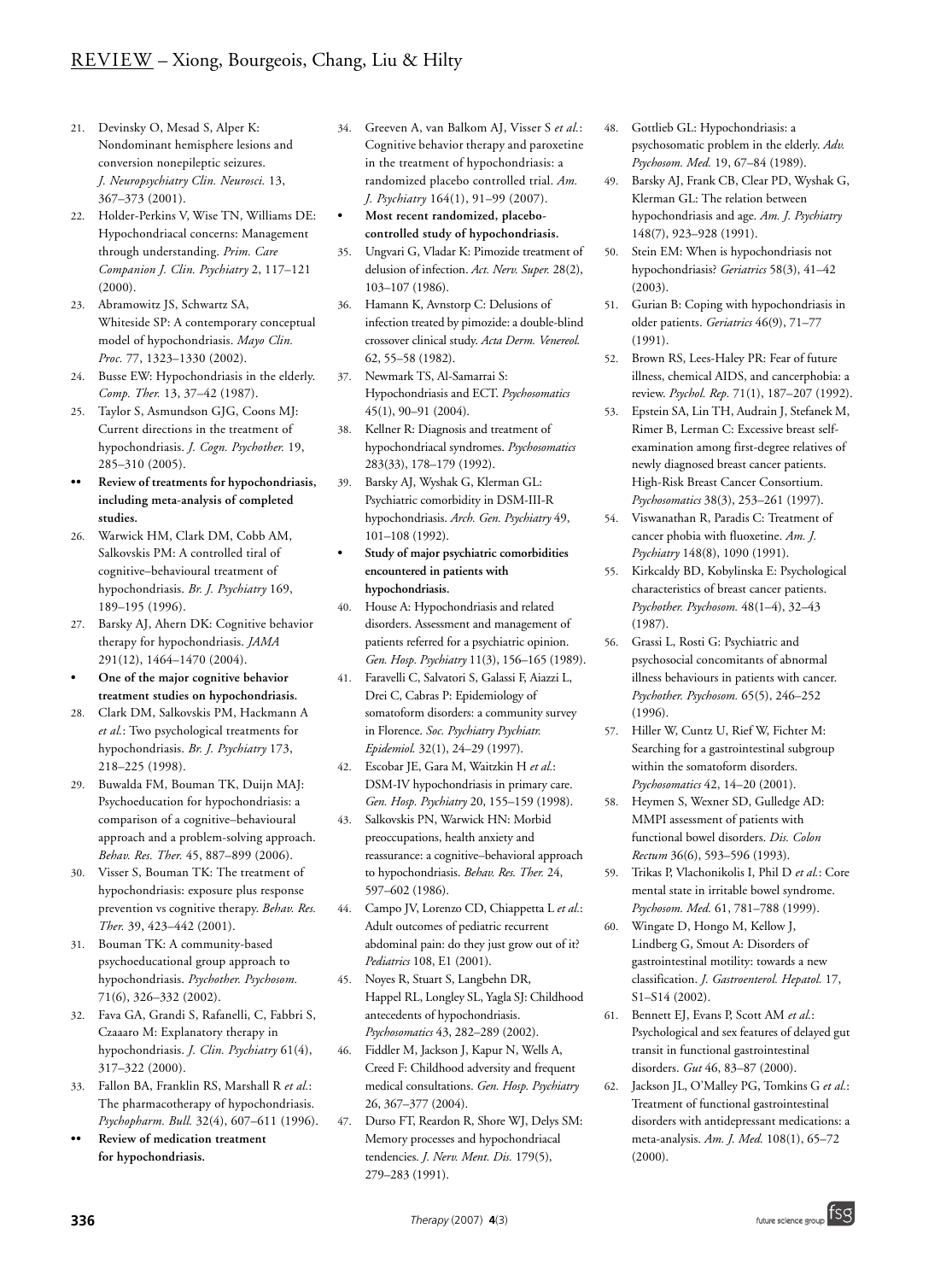- 63. Soo S, Moayyedi P, Deeks J, Delaney B, Lewis M, Forman D: Psychological interventions for non-ulcer dyspepsia. *Cochrane Database Syst. Rev.* CD002301 (2005).
- 64. Wurtz R: Psychiatric diseases presenting as infectious diseases. *Clin. Infect. Dis.* 26(4), 924–932 (1998).
- 65. Ross MW: Illness behavior among patients attending a sexually transmitted disease clinic. *Sex. Trans. Dis.* 14(3), 174–179 (1987).
- 66. Ikkos G, Fitzpatrick R, Frost D, Nazeer S: Psychological disturbance an illness behavior in a clinic for sexually transmitted diseases. *Br. J. Med. Psychol.* 60(Pt 2), 121–126 (1987).
- 67. Weiss MG: Parasitic diseases and psychiatric illness. *Can. J. Psychiatry* 39(10), 623–628 (1994).
- 68. Logsdail S, Lovell K, Warwick H, Marks I: Behavioural treatment of AIDS-focused illness phobia. *Br. J. Psychiatry* 159, 422–425 (1991).
- 69. Barsky AJ, Ahern DK, Bailey ED, Delamater BA: Predictors of persistent palpitations and continued medical utilization. *J. Fam. Pract.* 42(5), 465–472 (1996).
- 70. Shekelle RB, Vernon SW, Ostfield AM: Personality and coronary heart disease. *Psychosom. Med.* 53, 176–184 (1991).
- 71. Williams RB, Haney TL, McKinnis RA *et al.*: Psychosocial and physical predictors of anginal pain relief with medical management. *Psychosom. Med.* 48(3/4), 200–210 (1986).
- 72. Katon WJ: Chest pain, cardiac disease, and panic disorder. *J. Clin. Psychiatry* 51, 27–30 (1990).
- 73. Barsky AJ, Cleary PD, Sarnie MK, Ruskin JN: Panic disorder, palpitations, and the awareness of cardiac activity. *J. Nerv. Ment. Dis.* 182(2), 63–71 (1994).
- 74. Gupta MA, Gupta AK: Psychiatric and psychological co-morbidity in patients with dermatologic disorders: epidemiology and management. *Am. J. Clin. Dermatol.* 4(12), 883–842 (2003).
- 75. Picardi A, Pasquini P, Abeni D, Fassone G, Mazzotti E, Fava GA: Psychosomatic assessment of skin diseases in clinical practice. *Psychother. Psychosom.* 74(5), 315–322 (2005).
- 76. Woodruff PWR, Higgins EM, du Vivier AWP, Wessely S. Psychiatric illness in patients referred to a dermatology–psychiatry clinic. *Gen. Hosp. Psychiatry* 19, 29–35 (1997).
- 77. Cyr PR, Dreher GK: Neurotic excoriations. *Am. Fam. Physician* 64(12), 1981–1984 (2001).
- 78. Bishop ER Jr: Monosymptomatic hypochondriacal syndromes in dermatology. *J. Am. Acad. Dermatol.* 9(1), 152–158 (1983).
- 79. Lorenzo CR, Koo J: Pimozide in dermatologic practice a comprehensive review. *Am. J. Clin. Derm.* 5(5), 339–349  $(2004)$ .
- 80. Gupta MA, Gupta AK : The use of antidepressant drugs in dermatology. *J. Eur. Acad. Dermatol. Venereol.* 15, 512–518 (2001).
- 81. Barsky AJ, Peekna HM, Borus JF: Somatic symptom reporting in women and men. *J. Gen. Intern. Med.* 16, 266–275 (2001).
- 82. Fava GA, Grandi S, Michelacci L *et al.*: Hypochondriacal fears and beliefs in pregnancy. *Acta Psychiatr. Scand.* 82(1), 70–72 (1990).
- 83. Saisto T, Halmesmaki E: Fear of childbirth: a neglected dilemma. *Acta Obstet. Gynecol. Scand.* 82, 201–208 (2003).
- 84. Saisto T, Toivanen R, Salmela-Aro K, Halmesmaki E: Therapeutic group psychoeducation and relaxation in treating fear of childbirth. *Acta Obstet. Gynecol. Scand.* 85(11), 1315–1319 (2006).
- 85. Simpson SW, Goodwin TM, Robins SB *et al.*: Psychological factors and hyperemesis gravidarum. *J. Womens Health Gend. Based Med.* 10(5), 471–477 (2001).
- 86. Gallicchio L, Harvey LA, Kjerulff KH. Fear of cancer among women undergoing hysterectomy for benign conditions. *Psychosom. Med.* 67(3), 420–424 (2005).
- 87. Bekkers RL, van der Donck M, Klaver FM, van Minnen A, Massuger LF: Variables influencing anxiety of patients with abnormal cervical smears referred for colposcopy. *J. Psychosom. Obstet. Gynaecol.* 23(4), 257–261 (2002).
- 88. Stewart DE. Women's reproductive issues chronic gynecologic pain. *Gen. Hosp. Psychiatry* 18, 230–237 (1996).
- 89. Walters MD. Taylor S, Schoenfeld LS: Psychosexual study of women with detrusor instability. *Obstet. Gynecol.* 75(1), 22–26 (1990).
- Lukban JC, Whitemore KE: Treatment of the overactive bladder and painful bladder syndrome. *Clin. Obstet. Gynecol.* 45(1), 273–285 (2002).
- 91. Stewart DE, Reicher AE, Gerulath AH, Boydell KM: Vulvodynia and psychological distress. *Obestet. Gynecol.* 84, 587–590 (1994).
- 92. Spahn C, Wiek J, Burger T, Hansen L: Psychosomatic aspects in patients with central serous chorioretinopathy. *Br. J. Ophthalmol.* 87, 704–708 (2003).
- 93. Weller M, Wiedemann: Hysterical symptoms in ophthalmology. *Documenta Ophthalmamologica* 73, 1–33 (1989).
- 94. Fagerstrom R: Fear of a cataract operation in aged persons. *Psychol. Rep.* 72(3 Pt 2), 1339–1346 (1993).
- 95. Bebbington PE: Monosymptomatic hypochondriasis, abnormal illness behavior and suicide. *Br. J. Psychiatry* 128, 475–478 (1976).
- 96. Fenton P: Case reports on psychosomatic eye disorders. *Documenta Ophthalmologica* 31, 351–356 (1992).
- 97. Jagger RG, Korszun A: Phantom bite revisited. *Br. Dent. J.* 197(5), 241–243 (2004).
- 98. Savastano M, Maron MB: Importance of behavior in response to tinnitus symptoms. *Int. Tinnitus J.* 5(2), 121–124 (1999).
- 99. Schmidt AJ, van Roosmalen R, van der Beek JM, Lousberg R: Hypochondriasis in ENT practice. *Clin. Otolaryngol. Allied Sci.* 18(6), 508–511 (1993).
- 100. Lewis RW, Fugl-Meyer KS, Bosch R *et al.*: Epidemiology/risk factors of sexual dysfunction. *J. Sex. Med.* 1(1), 35–39  $(2004).$
- 101. Perez-Brayfield MR, Baseman A, Kirsch AJ: Adolescent urology. *Adolesc. Med. Clin.*  16(1), 215–227 (2005).
- 102. van Lankveld JJ, van den Hout MA, Spigt MG, van Koeveringe GA: Cogntive changes predict continued recovery of erectile functioning versus relapse after discontinuation of sildenafil treatment for male erectile dysfunction. *Psychosom. Med.* 65(4), 709–718 (2003).
- 103. Kellner R, Samet JM, Pathak D: Hypochondriacal concerns and somatic symptoms in patients with chronic airflow obstruction. *J. Psychosom. Res.* 31(5), 575–582 (1987).
- 104. Granja C, Lopes A, Moreira S *et al.*: Patients' recollections of experiences in the intensive care unit may affect their quality of life. *Crit. Care* 9(2), 145–146 (2005).
- 105. Fan AY, GU RJ, Zhou AN: An MMPI control study: Chinese migraineurs during frequent headache attack intervals. *Headache* 35(8), 475–478 (1995).
- 106. Inan L, Soykan C, Tulunay, FC: MMPI profiles of Turkish headaches sufferers. *Headache* 34(3), 152–154 (1994).